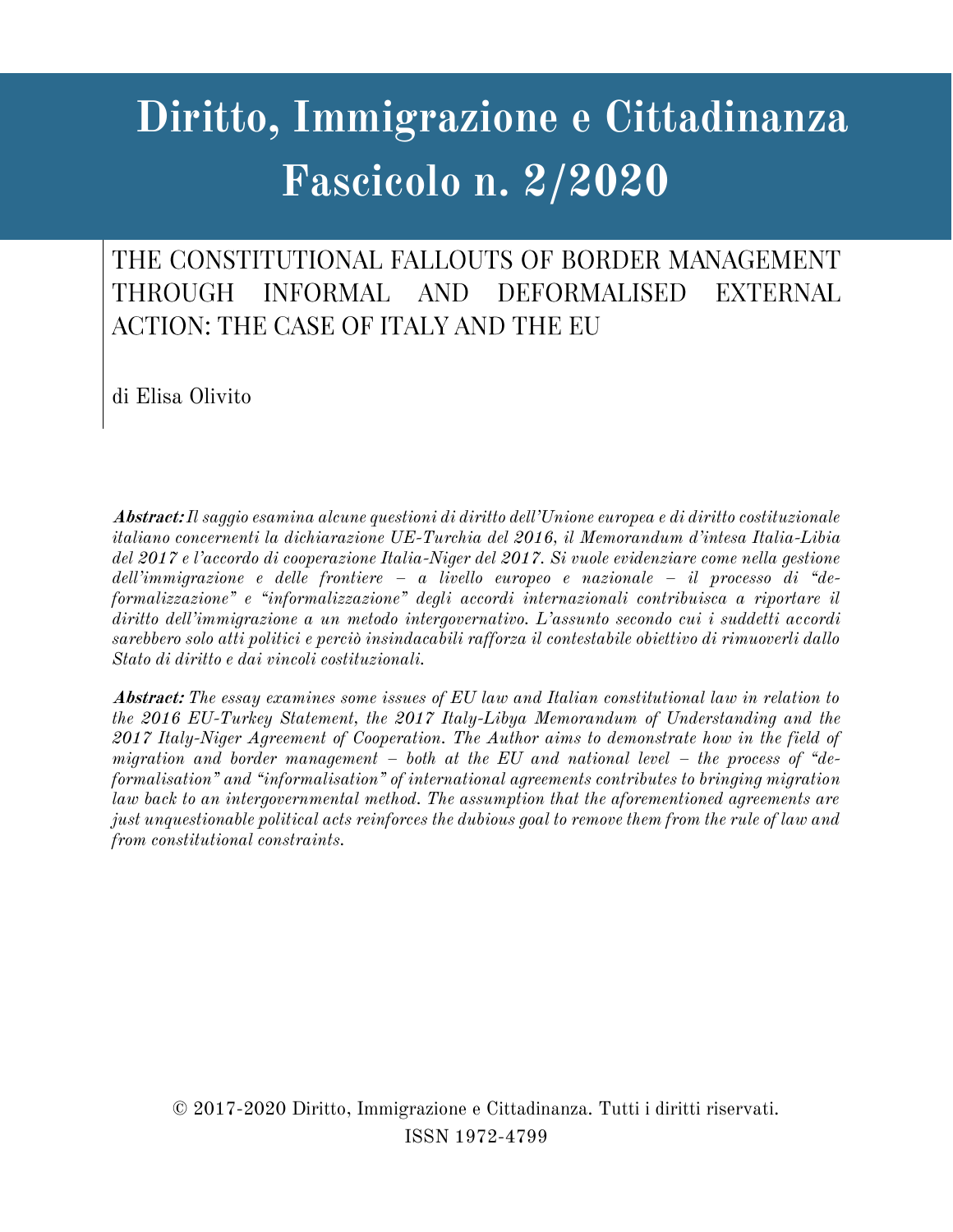#### THE CONSTITUTIONAL FALLOUTS OF BORDER MANAGEMENT THROUGH INFORMAL AND DEFORMALISED **EXTERNAL** ACTION: THE CASE OF ITALY AND THE EU\*

di Elisa Olivito\*\*

SOMMARIO: 1. Introduction: constitutional dilemmas about the externalisation of border management.  $-2$ . Executive agreements in the domestic domain: a constitutional perspective.  $-2.1$ . The 2017 *Memorandum* of Understanding with Libya. – 2.1.1. Executive agreements in the matter of migration and border management: the Italian way beyond parliamentary democracy. – 2.2. The  $2017$  Cooperation Agreement with Niger. – 3. The  $2016$  Statement between the EU and Turkey: on the way to deformalising border management and migration control.  $-4$ . Conclusions: towards a rule of law that pretends to migrate elsewhere?

#### Introduction: constitutional dilemmas about the externalisation of border management  $\mathbf{1}$ .

In view of the constitutional implications of migration law, it is of particular importance to stress that not only are EU external border control and migration management entrusted to bilateral executive agreements with third countries, but these acts are sometimes removed from both prior parliamentary scrutiny and from due forms of publicity. Two cases involving Italy, and the other concerning the European Union (hereafter the EU), show how the outsourcing of border control is problematic from a constitutional standpoint, both for the contents of the agreements and for the informal and deformalised ways in which that outsourcing takes place<sup>1</sup>. If it is true that respecting legal forms is a matter of substance, the circumvention of parliamentary procedures related to foreign policy touches directly upon the substance of (the EU's and member states') constitutional democracy and, at the same time, places a mortgage on how we have thus far conceptualised the concepts of foreign power, legal space and territorial sovereignty.

It is indeed well-known that an on-going process to externalise the control of EU external borders has been underway for years, and that it is working in multiple directions.

<sup>\*</sup> This article is an extended version of the paper presented at the Conference «Unpacking the Challenges and Possibilities for Migration Governance», University of Cambridge, 17-19 October 2019.

<sup>\*\*</sup> Associate Professor of Public Law, Faculty of Law, University of Rome 'La Sapienza' (elisa.olivito@uniroma1.it).

<sup>1.</sup> By the expression «informal agreements» I mean agreements that are kept secret, outside the procedure provided by law to invoke State secrecy; «deformalised agreements» means, on the other hand, agreements made according to a procedure other than that provided for by national or supranational legislation to conclude certain kinds of international agreements.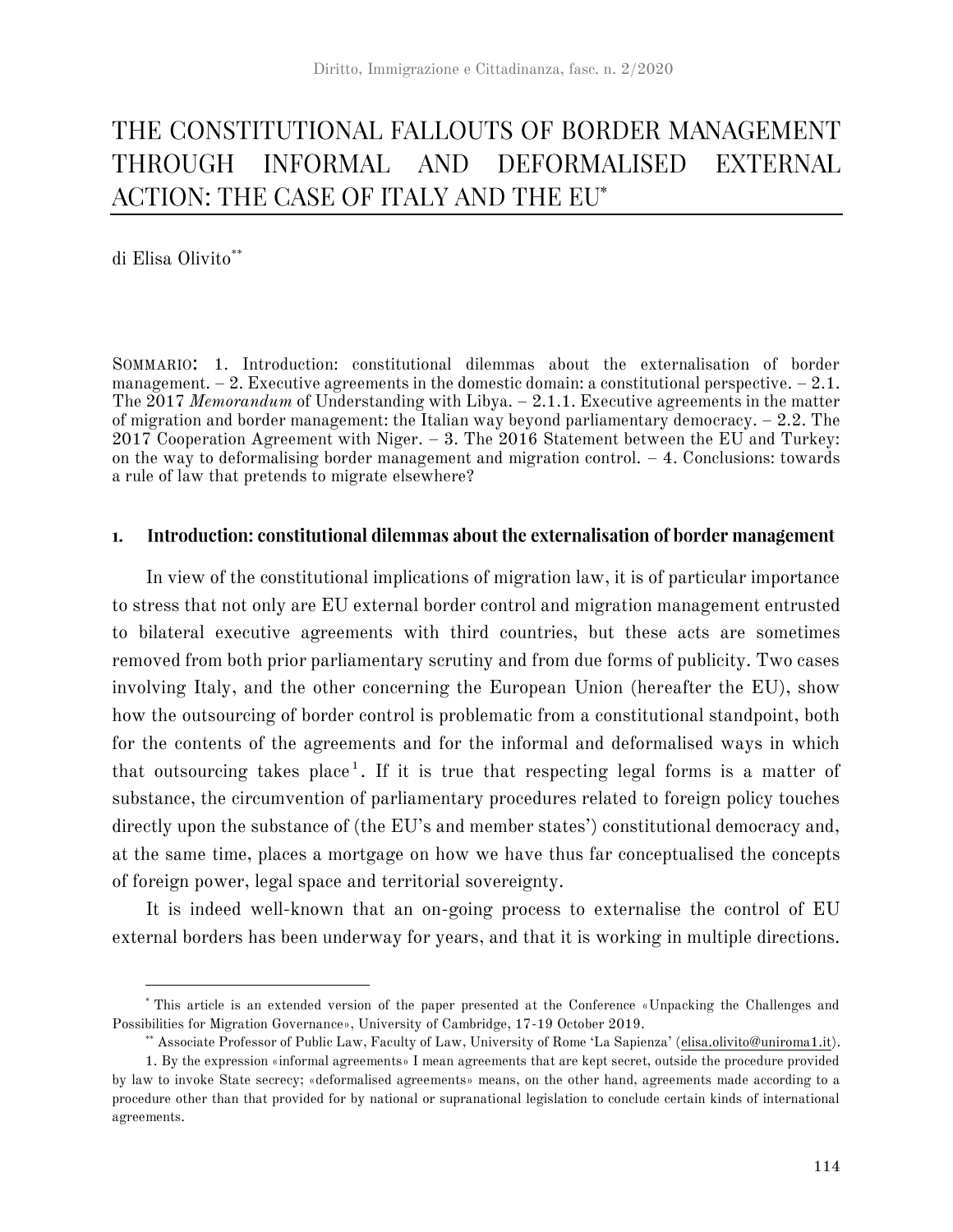Also as a consequence of the current Common European Asylum System, EU member states with internal borders externalise that control to peripheral member states (especially, but not exclusively, Greece, Italy and Spain), which shoulder the correlated burdens and responsibilities; correspondingly, these member states, together with the EU, externalise to third countries the fulfilment and the ultimate responsibility of effective mechanisms of *refoulement* at the border or readmission in the State of origin or transit<sup>2</sup>.

This twofold level of externalisation, which does not exhaust all forms of such a strategy<sup>3</sup>, is the result of a double development of the policies relating to the EU area of freedom, security and justice (Title V TFEU): *i.* the prospective idea of the EU without internal border controls has been matched with the integrated system of external border management<sup>4</sup>; *ii.* external action in the matter of migration and asylum is depicted as a logical and consequential step of the internal free movement area, as if this were necessarily functional to its preservation. Nonetheless, the correlation between internal free movement and the need to provide the EU with external(ised) border control rests not upon an irrefutable logical connection, but rather upon the increased retreat of the EU's Fortress Europe project<sup>5</sup>, as it is now enshrined in Article 3, paragraph 2, TEU and Article 67, paragraph 2, TFEU. As some scholars have pointed out, the link between the security deficit flowing from the opening of the EU internal frontiers and the correlated need of external compensatory measures, in order to fill that gap, is one of the stronger and symbolic myths of the EU's self-presentation $^6$ .

With this debate in mind and taking into consideration a few case-study, my reflections are about the scope and the problematic constitutional categorisation of the international agreements through which that externalisation strategy is put in place. The 2016 European Union-Turkey Statement and two executive agreements<sup>7</sup> signed in 2017 by Italy with

<sup>2.</sup> For an analysis of the externalisation of migration control and its impact especially on Greece and Italy see A. Triandafyllidou, A. Dimitriadi, *Migration Management at the Outposts of the European Union*, in *Griffith Law Review*, 2013, p. 600.

<sup>3.</sup> See V. Moreno-Lax, *Accessing Asylum in Europe. Extraterritorial Border Controls and Refugee Rights under EU Law*, Oxford, Oxford University Press, 2017, p. 39 and p. 112.

<sup>4.</sup> See, among others, V. Moreno-Lax, supra note 3, p. 27.

<sup>5.</sup> About this portrayal of the EU see, among others, S. Peers, *Building Fortress Europe: the development of EU migration law*, in *Common Market Law Review*, 1998, p. 1235.

<sup>6.</sup> See S. Peers, *EU Justice and Home Affairs Law*, I, *EU Immigration and Asylum Law*, Oxford, Oxford University Press, 2016, p. 68; D. Bigo, *Border Regimes, Police Cooperation and Security in an Enlarged European Union*, in J. Zielonka (ed.), *Europe Unbound. Enlarging and Reshaping the Boundaries of the European Union*, New York, Routledge, 2002, p. 214.

<sup>7.</sup> An executive agreement is an international agreement concluded by the heads of government of two or more countries without prior formal approval by a legislative body, in a state in which treaties are usually ratified only with such approval. It therefore enters into force upon signature of the executive branch.

Indeed, notwithstanding the fact that the Italian Government resorts to executive agreements as well, it is important to stress what Article 80 of the Italian Constitution states: «Parliament shall authorise *by law* the ratification of such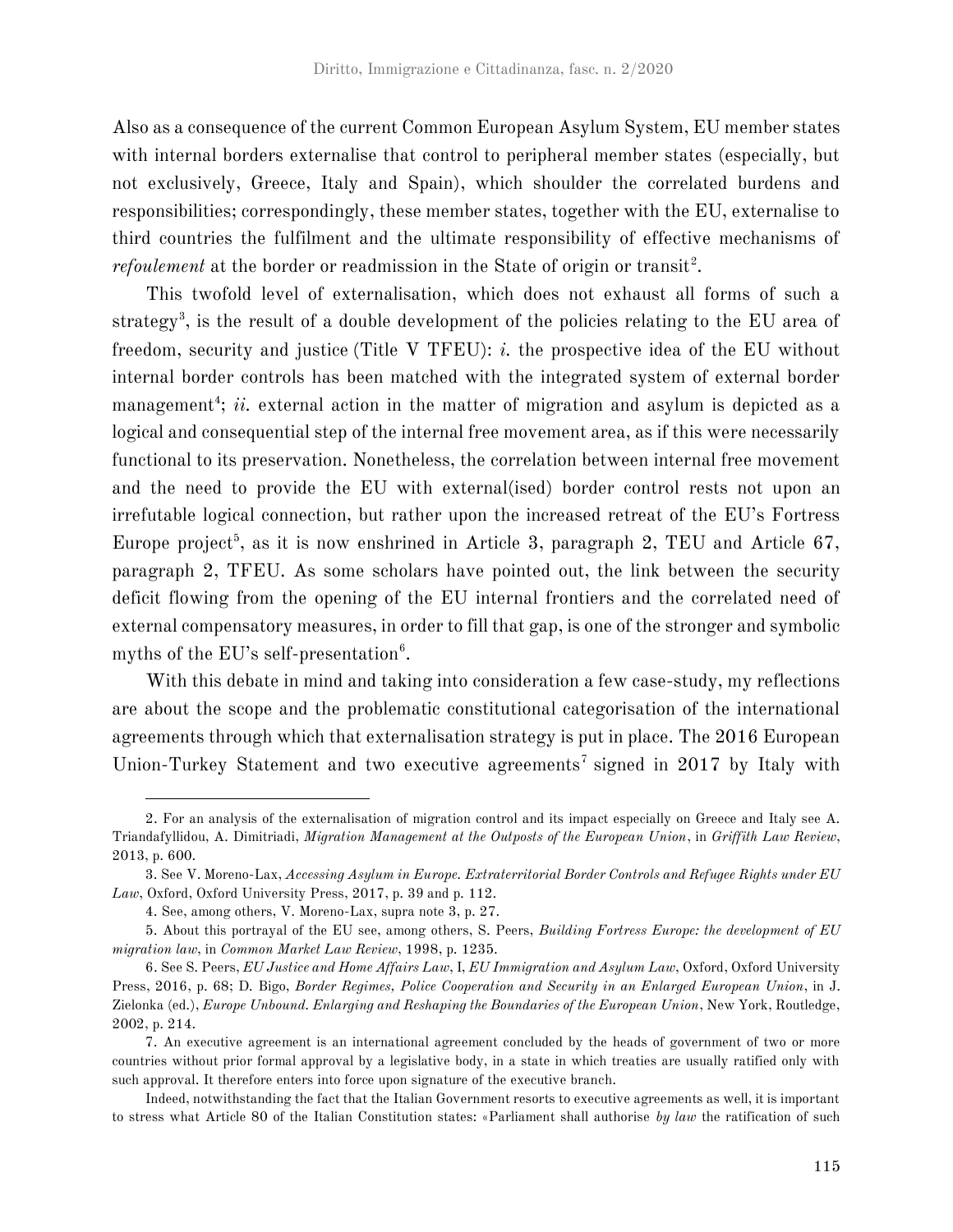Libya and Niger can be considered as part of an overall strategy fostered by the EU to strengthen the relationship with third countries, in order to support the fight against irregular migration and to manage migratory flows towards EU member states. But, as I propose to prove, in all three cases the way that strategy has been implemented doesn't meet basic constitutional requirements.

The aforementioned agreements have in fact to be set in a broader context of bilateral agreements with third countries, signed both by the EU and the member states to contain asylum seekers and other migrants outside Europe. Indeed the predilection for agreements with third countries can be considered as a sign of the inadequacy of EU and national regulations in managing the so called mixed migration flows<sup>8</sup> (*id est* flows consisting of economic migrants and people potentially deserving of international protection)<sup>9</sup>. It is also proof of the choice to shift the burdens of these policies onto countries of transit, in order to prevent the arrival of migrants on the EU external borders and to delegate to these countries the various responsibilities of EU member states for both asylum seekers and "voluntary" migrants.

Particularly after the adoption of the Dublin III Regulation<sup>10</sup>, and not unlike other EU member states, Italy has signed many bilateral agreements, even implicitly relying on the concept of safe third country<sup>11</sup> (and that of safe country of origin or country of first

international treaties as have *a political nature*, require arbitration or a legal settlement, entail change of borders, spending or new legislation» (italics added).

See *infra*, § 2.

<sup>8.</sup> In Italy in particular, this inadequacy has lately resulted in the criminalisation of NGOs operating at sea (see Decree-Law no. 53/2019, converted into Law no. 77/2019 and known as «decreto sicurezza *bis*») and in the tightening of the requirements for the recognition of international protection, despite the broader protection provided by Article 10, paragraph 3, of the Italian Constitution (see Decree-Law no. 113/2018, converted into Law no. 132/2018, and better known as «decreto sicurezza Salvini»).

<sup>9.</sup> The distinction between voluntary migrants and asylum seekers is often biased, because it is a tool to evade member states' responsibilities: see M. Sharpe, *Mixed Up: International Law and the Meaning(s) of "Mixed Migration"*, in *Refugee Survey Quarterly*, 2018, p. 116.

<sup>10.</sup> Regulation (EU) No 604/2013 of the European Parliament and of the Council of 26 June 2013 establishing the criteria and mechanisms for determining the member states responsible for examining an application for international protection lodged in one of the member states by a third-country national or stateless person (recast) [2013] OJ L180/31 (hereafter the «Dublin III Regulation»).

<sup>11.</sup> As to the relationship between this concept, the evolution of the Dublin System and readmission agreements see E. Kjaergaard, *The Concept of 'Safe Third Country' in Contemporary European Refugee Law*, in *International Journal of Refugee Law*, 1994, p. 649; A. Achermann and M. Gattiker, *Safe Third Countries: European Developments*, in *International Journal of Refugee Law*, 1995, p. 19.

As regards the *non-arrival practices* implemented by southern EU member states and the relevant legal questions, see M.-T. Gil-Bazo, *The Practice of Mediterranean States in the Context of the European Union's Justice and Home Affairs External Dimension - The Safe Third Country Concept Revisited*, in *International Journal of Refugee Law*, 2006, p. 571.

The fact remains that EU member states cannot assume the concept of «safe third country» as a non-rebuttable presumption: see ECJ, *N.S. and M.E.*, joined cases C-411/10 and C-493/10, judgement of 21 December 2011; ECtHR, *Ilias and Ahmed v Hungary* (Grand Chamber), Application no 47287/15, judgement of 21 November 2019.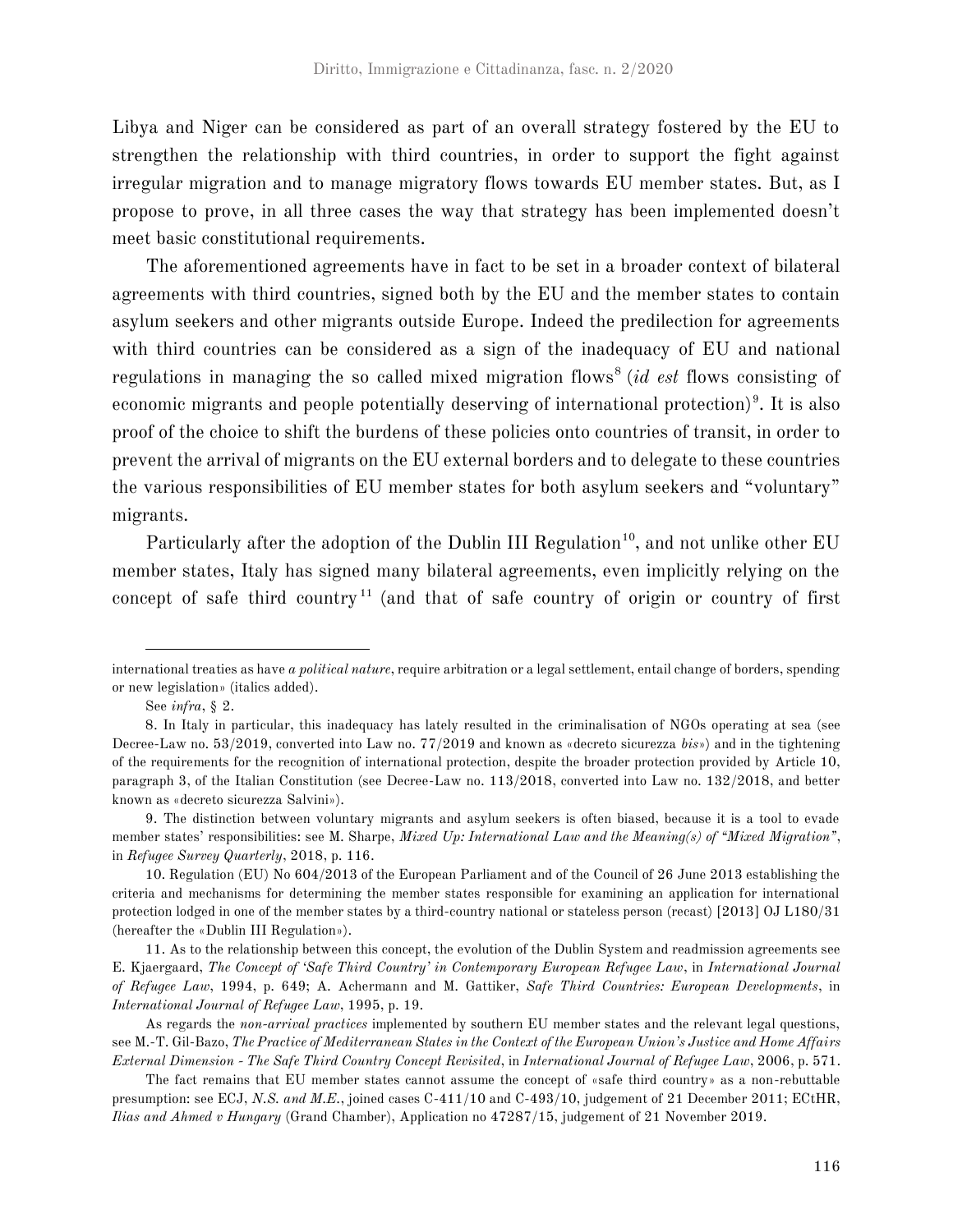asylum)<sup>12</sup>. The EU has also resorted to these tools, with the objective of encouraging the externalisation of migration and asylum policies, and of determining the pace in the juxtaposition between cooperation with third countries and the need to contain migration  $flows^{13}$ .

In this sense, the 2016 European Union-Turkey Statement and the 2017 Italian agreements with Libya and Niger confirm above all that the external action of the EU and the member states is marked by cooperation agreements with third countries, which are usually undertaken together with (or overlap with) agreements in the field of migration issues. It is a kind of reverse and compensatory cooperation, in the sense that third countries are called to cooperate in stopping irregular migrants and managing  $EU$  external borders<sup>14</sup>. The underlying idea is that, in a long-term perspective, the decreased migratory flows can stem especially from aid plans in favour of the countries of origin.

For the purposes of my research, the connection that the EU external action and the Italian legislation have built between international cooperation programs and the management of migration flows is meaningful, because it reveals the inner political nature of this area of relations with third countries and the difficulty of separating international agreements concerning migration issues from the whole set, taken together, of relations with the countries involved<sup>15</sup>.

This correlation has relevant constitutional implications first of all at the domestic level: the aforementioned agreements with Libya and Niger cannot be qualified as agreements of a purely technical nature and, in the case of Italy, this implies that their ratification has to be authorised by the Italian Parliament, according to Article 80 of the Constitution.

<sup>12.</sup> Italy had not adopted a national list of «safe countries», but Article 7-*bis* of Decree-Law no. 113/2018 (as converted into Law no. 132/2018) has recently provided that «[b]y decree of the Minister of Foreign Affairs and International Cooperation, in consultation with the Ministers of the Interior and Justice, the list of safe countries of origin is adopted […]. The list of safe countries of origin is updated periodically and is notified to the EU Commission». A few months ago the Minister of Foreign Affairs and International Cooperation has thus signed a decree establishing a list of countries designated as «safe countries of origin» (Ministerial Decree of 4 October 2019).

The list contains 13 countries: Algeria, Morocco, Tunisia, Albania, Bosnia and Herzegovina, Kosovo, North Macedonia, Montenegro, Serbia, Ukraine, Ghana, Senegal and Cape Verde. The list of «safe countries of origin» has been presented as a «return decree» (*decreto rimpatri*). However, according to the Italian Council for Refugees, the decree *per se* has no impact on Italy's return policy.

<sup>13.</sup> The strong push by the EU towards negotiating agreements between member states and third countries as informal agreements was also made clear by the Commission's proposal for an «Action plan on measures to support Italy, reduce pressure along the Central Mediterranean route and increase solidarity» (4 July 2017, press release): «The Commission will […] step up work to secure readmission agreements (*or equivalent informal arrangements*) with countries of origin and transit, with the support of member states» (italics added).

<sup>14.</sup> See F. Ippolito, *Compacts di partenariato con Stati di migrazione: 'i vestiti nuovi dell'imperatore'?*, in Federalismi.it, 1/2017, p. 17.

<sup>15.</sup> C. Favilli, *Quali modalità di conclusione degli accordi internazionali in materia di immigrazione?*, in *Riv. dir. intern.*, 2005, p. 159.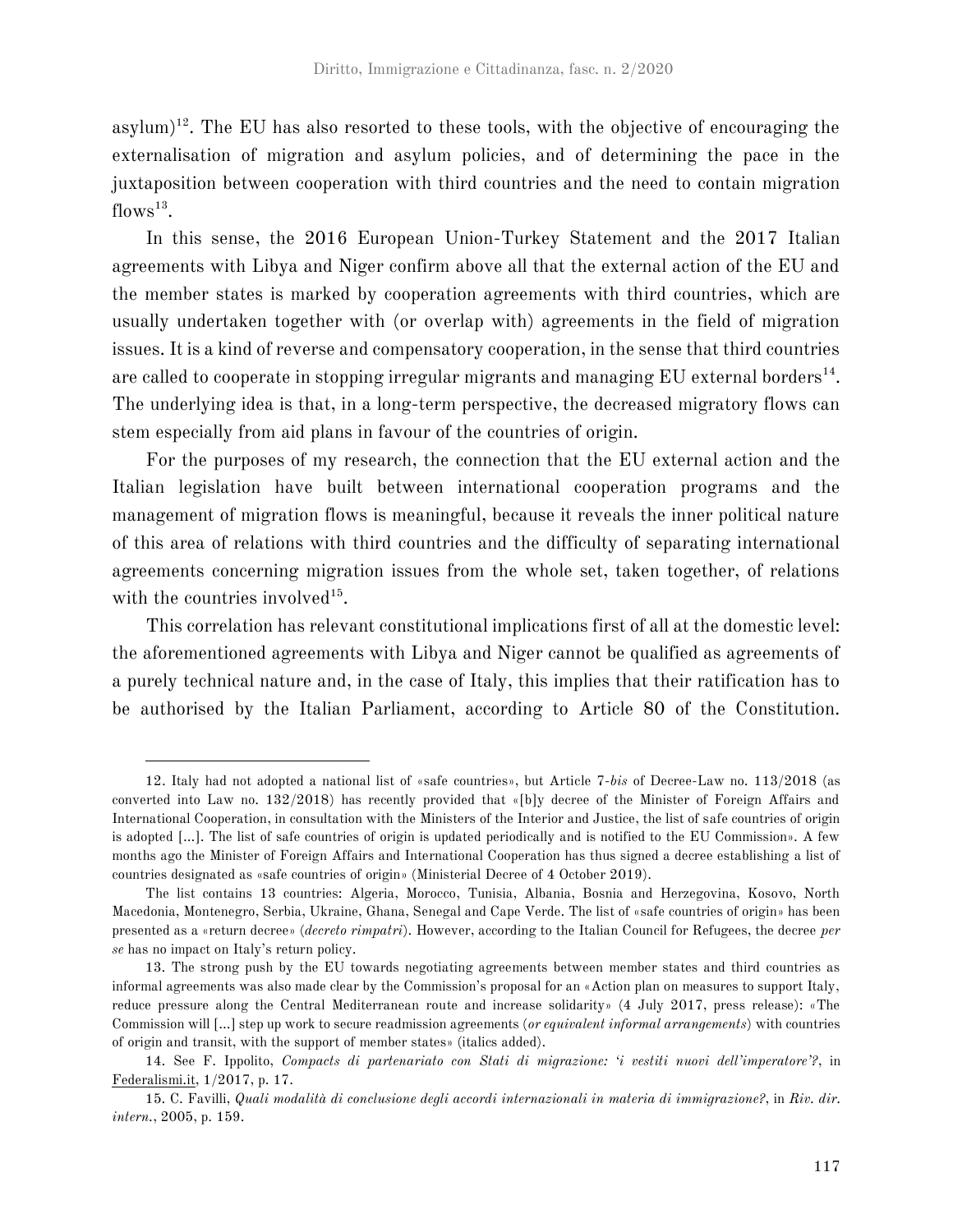Otherwise, the exclusion of the Italian Parliament from the procedure of concluding those agreements results in expelling the Legislature from a large part of the political choices relating to migration.

Such considerations can also be made for the EU policy and the way in which a similar strategy of externalising border control and migration controls is conducted at this level. The reason for this is that, because of different pressures, the EU and member states consider externalisation to be the succedaneum of the EU legislation that would otherwise penalise peripheral member states, and a sign of a new device to contain migration flows.

#### Executive agreements in the domestic domain: a constitutional perspective  $2.$

First of all, it is necessary to reflect on those agreements signed in a simplified form (and better known as executive agreements)<sup>16</sup>, which in Italy are finalized at the time of their signing, without the ratification by the President of the Republic or the legislative authorisation by the Chambers<sup>17</sup>.

The question is not addressed here either from the point of view of the correctness of this practice in terms of international law or from that of the international relevance of the constitutional provisions concerning the process of making international agreements, nor from the perspective of its constitutionality outside of the cases referred to in Article 80 of the Constitution. From a constitutional law perspective, the conclusion of executive agreements – similar to the equally deplorable practice of provisional enforcement of international acts pending the authorisation bill<sup>18</sup> – poses major problems when they fall into one of the categories for which Article 80 of the Constitution requires prior parliamentary authorisation for ratification. The focus is, in fact, on the parliamentary

<sup>16.</sup> The expression «executive agreement» is taken from the comparison with the US experience, even if it is not entirely overlapping with that of «agreements signed in a simplified form». Indeed, the Italian procedure for entering into such agreements also in the matters referred to in Article 80 of the Constitution is less onerous for the Executive than the US one. See R. Cortese, *Gli accordi in forma semplificata nel diritto italiano*, in *Riv. trim. dir. pubbl.*, 1977, p. 70; A. Reposo, *Gli accordi in forma semplificata nel diritto costituzionale statunitense*, Padova, La Garangola, 1983, p. 75, p. 120; L. Ferrari Bravo, *Alcune riflessioni sui rapporti fra diritto costituzionale e diritto internazionale in tema di stipulazione di trattati*, in *Il diritto internazionale al tempo della sua codificazione. Studi in onore di Roberto Ago*, I, Milano, Giuffrè, 1987, p. 282.

<sup>17.</sup> For the most striking and problematic cases of agreements in a simplified form, see, among others, A. Barbera, *Gli accordi internazionali: tra Governo, Parlamento e corpo elettorale*, in *Quaderni costituzionali*, 3/1984, p. 451; B. Conforti, *Diritto internazionale*, Napoli, Editoriale scientifica, 2014, p. 83.

<sup>18.</sup> This practice has sometimes relied on the "political" approval of the Cabinet's communication, to the Chambers or even to their committees, about the provisional implementation of the agreement. It has been an implied consent, from which the Cabinet has inferred the legal admissibility of the provisional implementation of some clauses, to the point of reaching the fully implementation of the agreement before Parliament even formally took note of it: see A. Massai, *Intervento*, in P. Fois (ed.), *Il trattato segreto. Profili storico-diplomatici e regime giuridico,* Padova, Cedam, 1990, p. 374.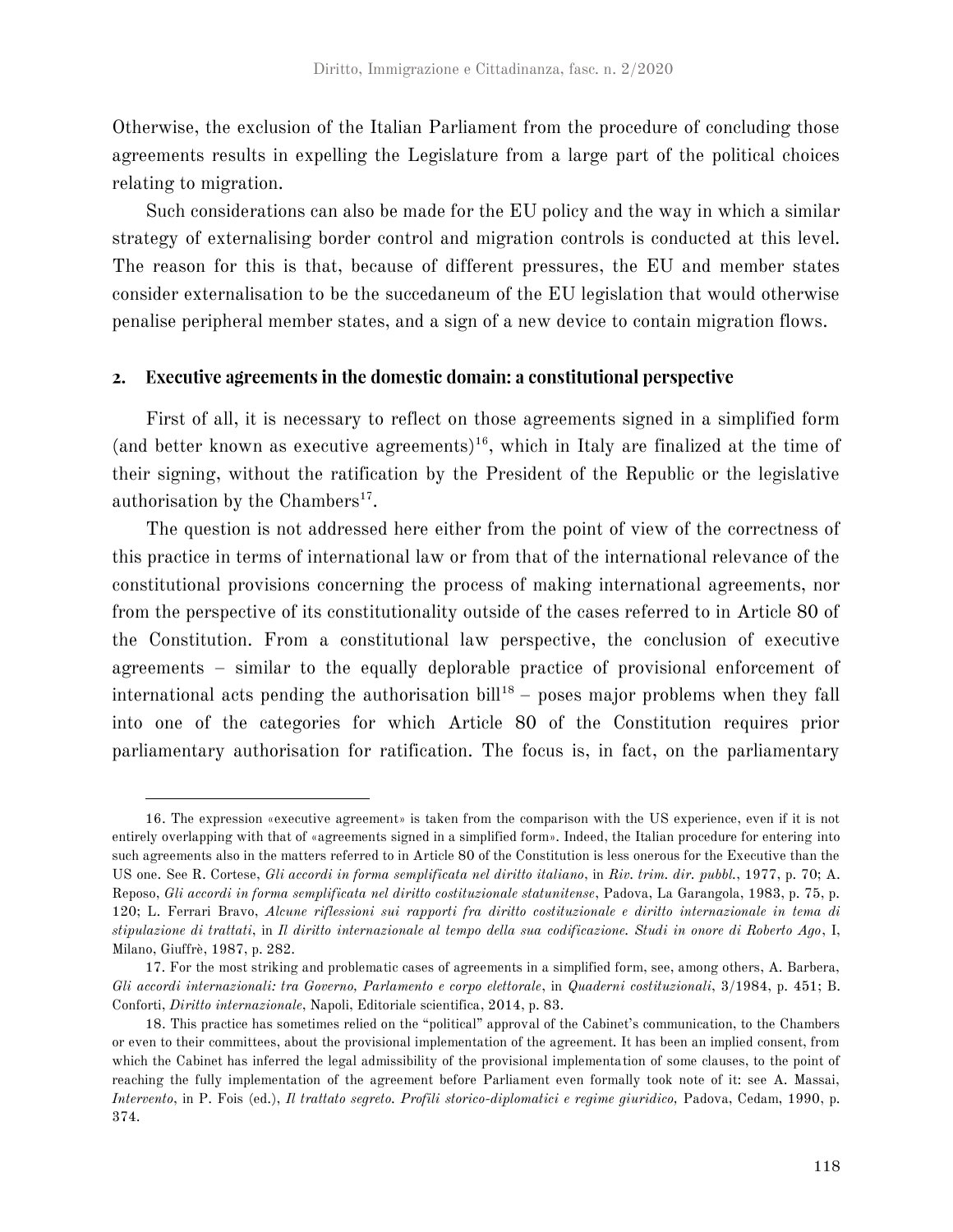control on international treaties and, in particular, on how it can be guaranteed that the Chambers make a statement on the agreements that the Government has signed in a simplified form, in the event that the Constitution prescribes a prior legislative intervention with respect to the agreement's perfection.

Since a formal ratification is not envisaged in the case of executive agreements and the contracting parties agree that they come into force on the date of signing, it could be deemed that these acts are exempted from the constitutional requirement of prior parliamentary intervention, even when they relate to one of the hypotheses referred to in Article 80 of the Constitution. It has been indeed observed that, when the Government is faced with the need to sign agreements in a simplified form, it cannot refrain from concluding them, until the authorisation law is approved. For scholars favouring this thesis, in the face of an agreement that does not require a formal ratification, at least according to the rules of international law, parliamentary scrutiny in legislative form would not be constitutionally  $due<sup>19</sup>.$ 

Nevertheless, the Italian Constitution requires that the authorisation necessarily be issued by Parliament before the treaty is ratified, so that the Chambers evaluate the text of the treaty in advance<sup>20</sup>. From the point of view of Italian constitutional law, it is perfectly indifferent if an agreement provides for signing and ratification or is binding after signing only: if the agreement is internationally binding, there is a duty at least to inform the President of the Republic, as well as the Chambers<sup>21</sup>, so that appropriate initiatives can be taken under Article 80 of the Constitution.

Moreover, Article 80 of the Constitution applies not only to those treaties, for which «ratification» is envisaged in the formal sense of the act following the signing, but to all international acts, in which the declaration of consent to be bound to a treaty assumes the equivalent denomination of «accession», «acceptance» or «approval». The agreements for which prior parliamentary intervention is constitutionally required have to be identified on the grounds of the subject and not by the form in which they, by the choice of the contracting States, are concluded. The term «ratification» under Article 80 of the Constitution must

<sup>19.</sup> In this sense, see W. Leisner, *La funzione governativa di politica estera e la separazione dei poteri*, in *Riv. trim. dir. Pubbl.*, 1960, p. 369; R. Monaco, *La ratifica di trattati internazionali nel quadro costituzionale*, in *Studi per il ventesimo anniversario dell'Assemblea Costituente*, IV, *Aspetti del sistema costituzionale*, Firenze, Vallecchi, 1969, p. 450.

<sup>20.</sup> Italian Constitutional Court, judgment no. 295/1984.

<sup>21.</sup> See L. Ferrari Bravo, *Intervento*, in P. Fois (ed.), *Il trattato segreto. Profili storico-diplomatici e regime giuridico*, supra note 16; p. 145; R. Monaco, *Intervento*, in A. Cassese (a cura di), *Parlamento e politica estera. Il ruolo delle commissioni affari esteri*, Padova, Cedam, 1982, p. 217.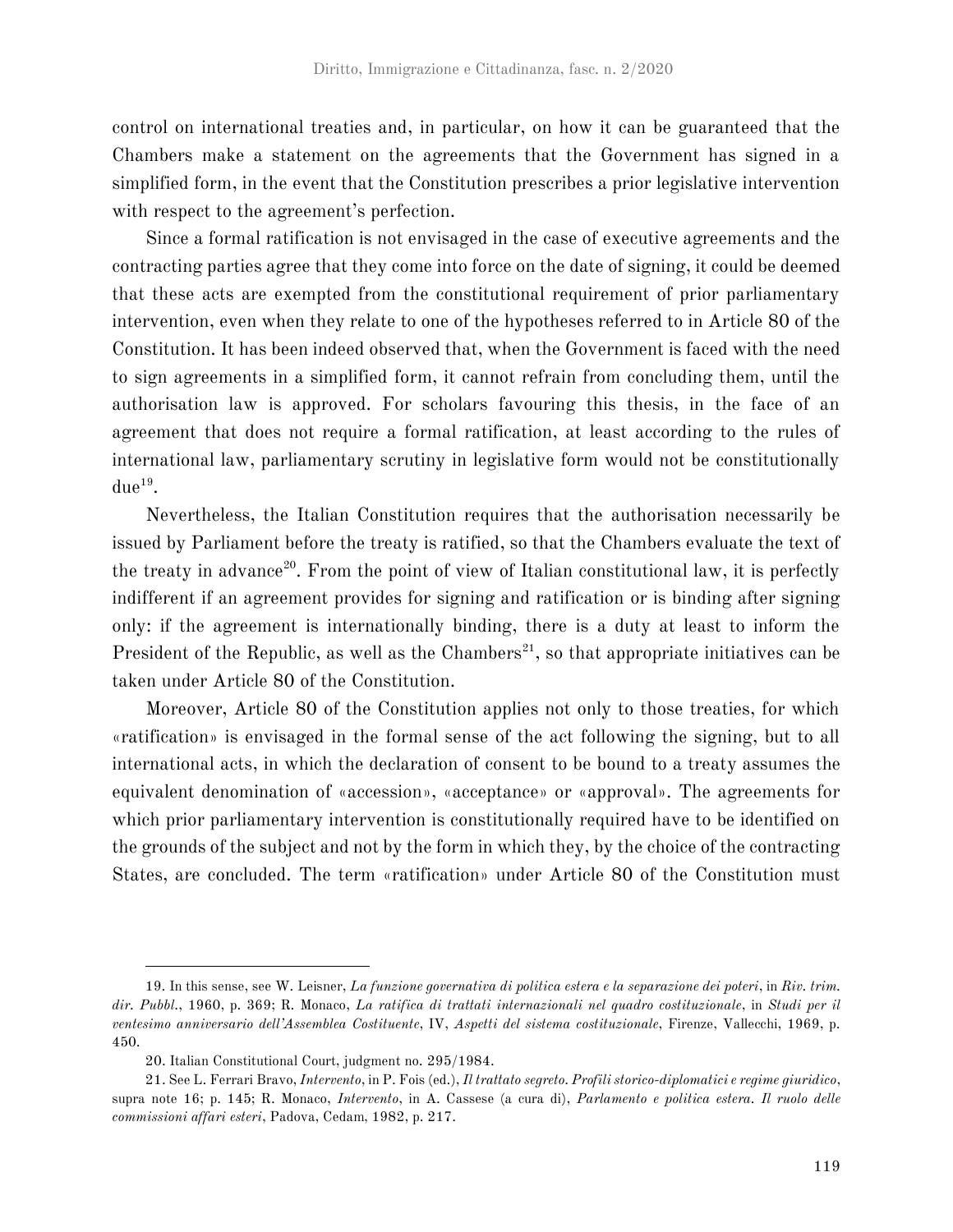ultimately be interpreted not in the proper meaning of international law, but in a broader, a-technical sense $^{22}$ .

Nonetheless, there are scholars who argue that in this regard a constitutional custom would have been formed<sup>23</sup>, such as to legitimise the signing of executive agreements even in the hypotheses for which the prior legislative authorisation to «ratification» is prescribed. It would therefore be possible to adapt the procedure required by Article 80 of the Constitution, which would not undermine either the possibility of concluding such agreements or the guarantee underlying the constitutional provision.

In fact, since agreements are often concluded with the sole signing of the representatives of the Government, even when they would fall within the scope of that article, Parliament's acquiescence to this practice has sometimes resulted in the adoption of *ex post* laws of «approval»<sup>24</sup>. Some have, therefore, argued that this could remedy the lack of a legislative authorisation before the agreement's ratification<sup>25</sup>, as a result of the alleged development of: *i.* a constitutional custom, which modified or waived the Constitution, replacing its articles 80 and 87; *ii.* a constitutional custom supplementing these provisions, due to the laconicism and schematic character of the constitutional text; *iii.* a constitutional custom, which gives the Government only residual competence to conclude agreements in a simplified form; *iv.* a constitutional convention, under which the Government has the agreements in a simplified form  $26$ . Despite what is prescribed by Article 80 of the

<sup>22.</sup> See T. Perassi, *La Costituzione italiana e l'ordinamento internazionale* [1952], in *Scritti giuridici*, I, Milano, Giuffrè, 1958, p. 422; L. Ferrari Bravo, *Diritto internazionale e diritto interno nella stipulazione dei trattati*, Napoli, Morano, 1964, p. 78; A. La Pergola, *Costituzione e adattamento dell'ordinamento interno al diritto internazionale*, Milano, Giuffrè, 1961, p. 159; R. Monaco, *La ratifica di trattati internazionali nel quadro costituzionale*, supra note 19, p. 451; B. Allara, *Gli accordi in forma semplificata nella Costituzione italiana*, in *Diritto internazionale*, 1971, p. 115; A. Bernardini, *Funzione del Parlamento italiano nella conclusione di accordi internazionali*, in *La Comunità Internazionale*, 1979, p. 579.

<sup>23.</sup> The development of a constitutional custom, complementing the constitutional provisions, giving the Government the competence to conclude even agreements in a simplified form and except the subsequent legislative intervention of approval, has been also supported by the Italian Court of Cassation, SS. UU., judgement no. 867/1972, in *Riv. dir. Intern.*, 1973, p. 589.

<sup>24.</sup> With regards to the legislative acts of *ex post* (and even implied) approval of agreements signed by the Government in the hypotheses of Article 80 of the Constitution, see the critical remarks of G. Cataldi, *In tema di rapporti tra autorizzazione alla ratifica e ordine di esecuzione del trattato*, in *Riv. dir. intern.*, 1985, p. 538; A. Bernardini, *Norme internazionali e diritto interno: formazione e adattamento*, Pescara, Libreria dell'Università, 1989, p. 219. See also M. Udina, *Gli accordi internazionali in forma semplificata e la Costituzione*, in *Riv. dir. intern.*, 1961, p. 214; V. Lippolis, *La Costituzione italiana e la formazione dei trattati internazionali*, Rimini, Maggioli, 1990, p. 227.

<sup>25.</sup> See also C. Mortati, *Istituzioni di diritto pubblico*, Padova, Cedam, 1976, II, p. 684.

<sup>26.</sup> In these terms see, respectively, *i.* M. Udina, *Gli accordi internazionali in forma semplificata e la Costituzione*, supra note 24, p. 217; *ii.* R. Monaco, *La ratifica di trattati internazionali nel quadro costituzionale*, supra note 19, p. 453; *iii.* S. Marchisio, *Sulla competenza del Governo a stipulare in forma semplificata i trattati internazionali*, in *Riv. dir. intern.*, 1975, p. 549 and F.M. Palombini, *Sui pretesi limiti costituzionali al potere del Governo di stipulare accordi in forma semplificata*, in *Riv. dir. intern.*, 3/2018, p. 878; *iv.* C. Chimenti, *Il controllo parlamentare nell'ordinamento italiano*, Milano, Giuffrè, 1974, p. 220.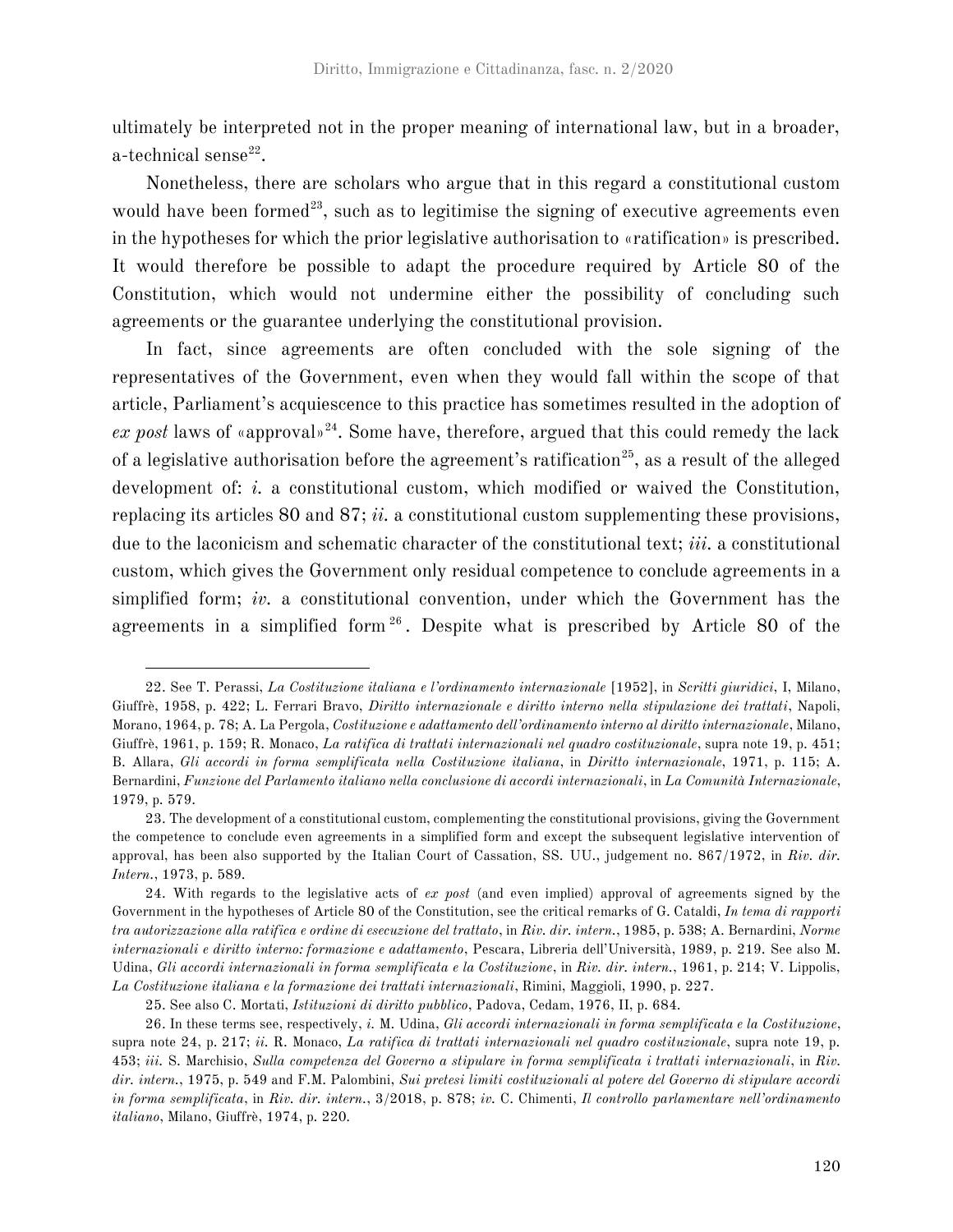Constitution, the effect of the law of «approval» would be, at the domestic level, the amnesty of the otherwise unconstitutional behaviour of the Government and, at the international level, the removal of any doubts about the conclusion of the agreement by the Italian State.

However, I agree with those scholars who maintain that the executive agreements signed in the hypotheses of Article 80 of the Constitution are inconsistent with this provision, that the gimmicks outlined in order to validate their constitutional illegitimacy should be resisted and that, finally, it should be challenged the idea that violations of Article 80 of the Constitution may result in a customary rule, suitable for repealing it or derogating from it (even in part)<sup>27</sup>. Confirmation of the fact that the  $ex$  post parliamentary intervention cannot be effective in *de facto* violating Article 80 of the Constitution is also incidentally derived from constitutional jurisprudence, where it is stated that the law containing the order of execution of a treaty stipulated in the absence of Parliament's prior authorisation cannot be considered to contain any authorisation for ratification, nor could it $^{28}$ .

Furthermore, the *ex post* approval of an executive agreement would not only fail to meet the clear intent of Article 80 of the Constitution, which is to ensure the prior pronouncement of the Chambers, but above all, having the effect of putting the Parliament in front of a *fait accompli*, would lack the guarantees of the prior authorisation. Faced with the prospect of deliberating *ex post* on the agreement already in place, the Parliament would be formally free to refuse approval, but would in fact refrain to disapprove an already binding act, because it would have significant negative consequences at the international  $level<sup>29</sup>$ .

## 2.1. The 2017 Memorandum of Understanding with Libya

Italy began to externalise the control of borders and migratory flows even before a common EU asylum system started to take shape after the Dublin Convention. However, recent years have seen a marked change of pace as a result of the signing, in a simplified and secret form, of agreements aimed in particular against so-called «illegal» immigration. In February 2017, then Italian President of the Council of Ministers Paolo Gentiloni and the President of the Libyan Presidential Council Fayez Mustafa Serraj signed, respectively for the Italian Government and for the Government of Reconciliation of the State of Libya, a Memorandum of Understanding on development cooperation, illegal immigration, human trafficking, fuel smuggling and reinforcement of border security (hereafter «Libya MoU»).

<sup>27.</sup> See A. Cassese, *Art. 80*, in G. Branca (ed.), *Commentario della Costituzione. La formazione delle leggi*, vol. II, (Zanichelli 1979), p. 187; S. Labriola, *La pubblicazione degli atti normativi e la circolazione delle notizie sulle relazioni internazionali della Repubblica italiana*, in *Riv. dir. intern. priv. proc.* 2/1985, p. 238; A. Massai, *Parlamento e politica estera: l'Italia*, in *Quaderni costituzionali*, 3/1984, p. 567.

<sup>28.</sup> Constitutional Court, judgement no. 295/1984.

<sup>29.</sup> A. Cassese, *Art. 80*, supra note 27, p. 188.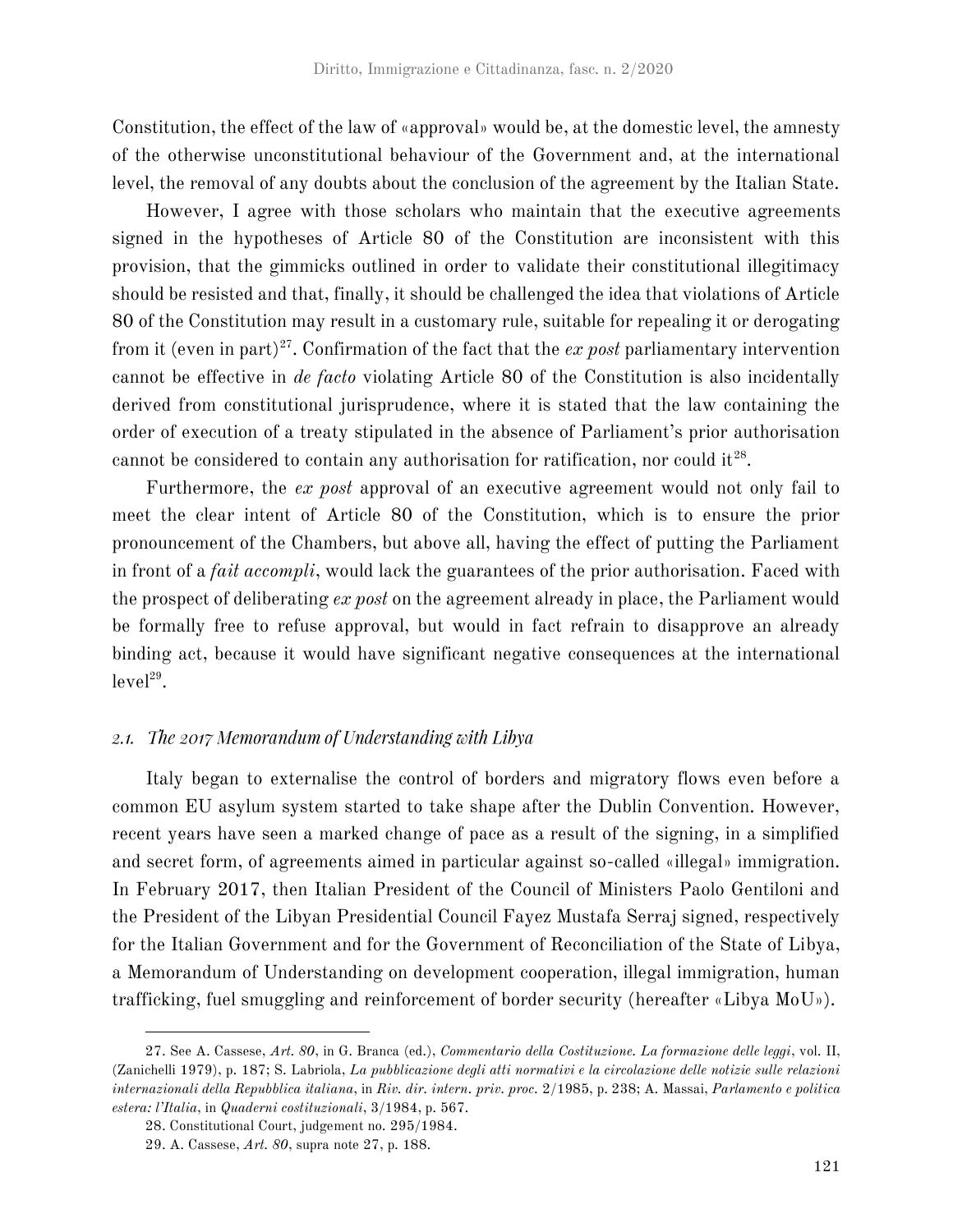The language used in the Libya MoU is first and foremost significant, betraying a monolithic view of migration: migrants are qualified as «illegal» or «clandestine», evidencing the opportunistic denial of the reality of mixed migration flows. In fact, mixed flows preclude an *a priori* qualification of migrants as «illegal», as some of them may be recognised, under certain conditions, as refugees or beneficiaries of other forms of international protection.

It is also noteworthy that the word «rights» occurs only once in the Libya MoU, where Article 5 states that «[t]he Parties commit to interpret and apply the present Memorandum in respect of the international obligations and the human rights agreements to which the two Countries are parties». However, Libya has not signed the 1951 Geneva Convention on the Status of Refugees (hereafter the «Geneva Convention»)<sup>30</sup>. It currently only recognises refugee status for seven nationalities<sup>31</sup>, under the 1969 Organisation of African Unity Convention Governing the Specific Aspects of Refugee Problems in Africa, to which it instead adheres (hereafter the «OAU Convention»).

There is also another element, which betrays the political importance of the Libya MoU and disavows its purported character of a mere implementation of agreements previously signed between the Parties. Indeed, what stands out is the indeterminacy of the obligations undertaken by the Parties, which not only fall mainly on Italy, but are such as to be translated into thoughtful commitments and demanding political assessments. Hence, it would have been necessary to have the parliamentary intervention authorise ratification. Moreover, these obligations consist of a commitment to start cooperation initiatives, to provide support and funding to development programmes in the regions affected by «illegal» migration, in addition to providing technical support to Libyan anti-immigration bodies (including the Border Guard and the Coast Guard) [Article 1]. There is also a commitment to take action in completing the land border control system in southern Libya (according to Article 19 of the 2008 Treaty of Benghazi $3<sup>32</sup>$ , improving and financing temporary reception centres in Libya (and training of Libyan staff within them)<sup>33</sup>, and supporting international organisations working in Libya in the field of migration (Article 2).

In this respect, the provision of measures on Libya's southern land border control system is particularly significant. Because of its vagueness, the commitment can hardly be

<sup>30.</sup> See S. Hamood, *EU–Libya Cooperation on Migration: A Raw Deal for Refugees and Migrants?*, in *Journal of Refugee Studies*, 2008, p. 25.

<sup>31.</sup> Syrians, Iraqis, Palestinians, Somalis, Eritreans, Ethiopians of Oromo ethnicity and Sudanese from Darfur.

<sup>32.</sup> On 30 August 2008, then Italian Prime Minister Silvio Berlusconi and Colonel Muammar Qaddafi signed, in Benghazi, the Treaty on Friendship, Partnership and Cooperation between Italy and Libya (hereafter the «Treaty of Benghazi»). The Italian Parliament authorised ratification of this Treaty with Law no. 7/2009.

<sup>33.</sup> As to the question of funding, see the case initiated by the *Association for Legal Studies on Migration* (ASGI) against the Italian Government for allegedly misusing the «African Fund» to provide operational support to the Libyan authorities: www.asgi.it/wp-content/uploads/2019/07/Africa-Fund.pdf.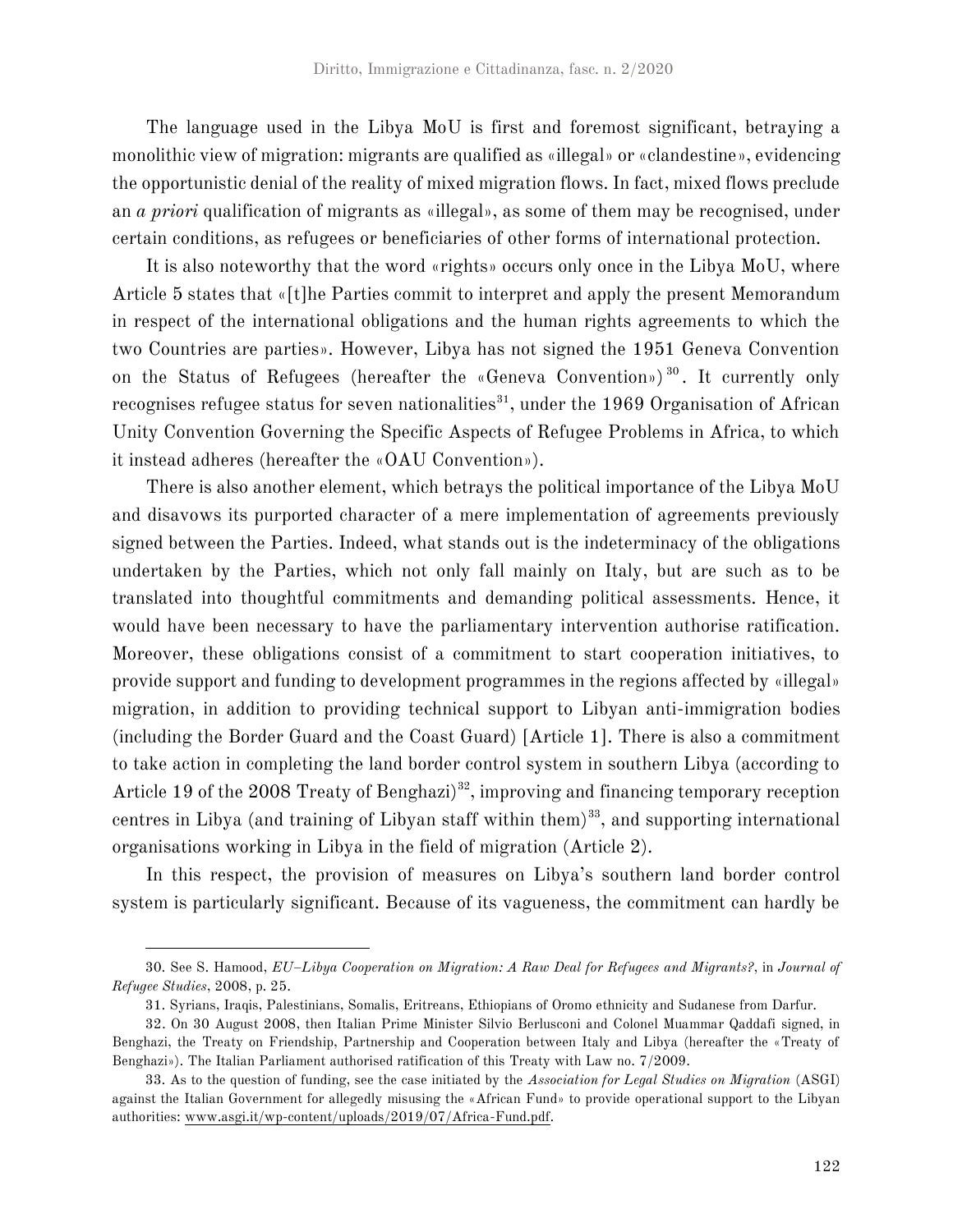considered as merely the enforcement of Article 19, paragraph 2, of the 2008 Treaty of Benghazi, which planned to promote «implementation of a system of control of Libyan land borders, to be entrusted to *Italian companies with the necessary technological expertise*<sup>34</sup>. Italy has therefore taken on new, burdensome and even more general obligations.

The Libya MoU has come into force at the time of signing with a validity of three years, and it has been tacitly renewed for an equivalent period because, despite the critical legal and political remarks in Italy, none of the Parties has been notified of non-renewal. However, also in light of the continuing institutional instability and uncertainty with regard to the capability of the Libyan Government of Reconciliation to maintain control of strategic borders with Chad, Niger and Sudan, these obligations postulate crucial political choices and assessments.

## 2.1.1. Executive agreements in the matter of migration and border management: the Italian way beyond parliamentary democracy

Since the Libya MoU is an *accordo in forma semplificata* (executive agreement), which does not provide for the deposit of ratifications, the Italian Government has not submitted to the Parliament its ratification authorisation bill as set out in Article 80 of the Constitution. Moreover, it did not publish the agreement in *Raccolta ufficiale delle leggi e dei decreti* (Italian Official Collection of Statuses) or in *Gazzetta ufficiale* (Official Journal), nor did it communicate the Libya MoU to the Presidents of the Chambers of Parliament, as provided for by Law no. 839/1984. The signing of the Libya MoU was thus reported through the media and, only later, through the publication of its text on the website of the Ministry of Foreign Affairs.

But Article 80 of the Constitution stipulates that «the Chambers should authorise by law the ratification of such international treaties as have a political nature, require arbitration or a legal settlement, entail change of borders, spending or new legislation». The Libya MoU was therefore designed as a mere implementation of Article 19 of the 2008 Treaty of Benghazi, the 2012 Tripoli Declaration and other agreements and memorandums signed by the Parties on the subject. The Government thus intended to confirm that practice (whose constitutional legitimacy is strongly doubted here) by which the task of assessing when an international agreement needs parliamentary authorisation, in accordance with Article 80 of the Constitution, is referred to executive power, except for the *ex post* and surrogate legislative initiative or the political control of the Chambers.

Indeed, even if the Executive has self-conferred the exclusive appreciation of the hypotheses for which the Constitution prescribes the *ex ante* parliamentary authorisation

<sup>34.</sup> Italics added.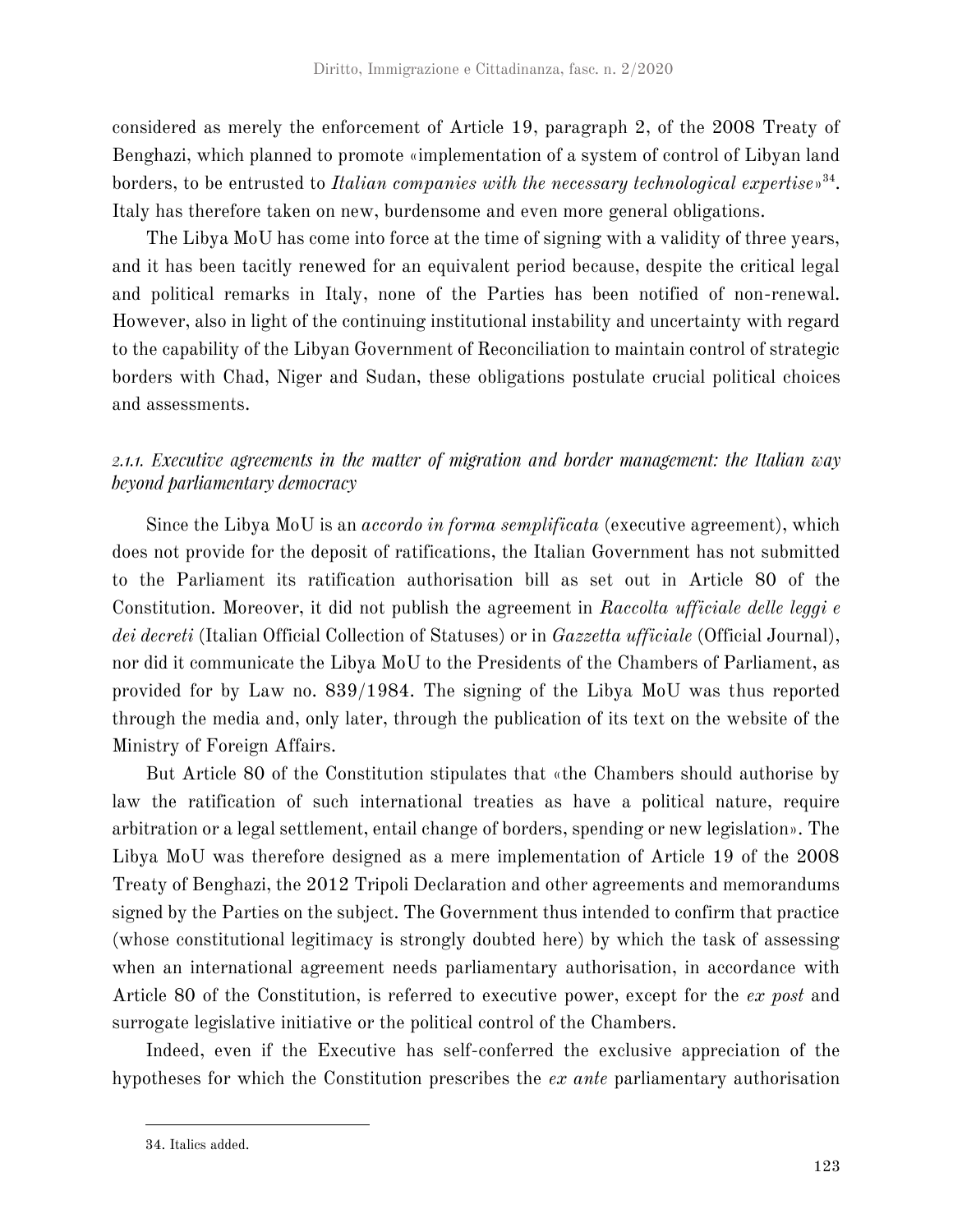for ratification – and it fulfils this task with wide margins of discretion and often with the complicity of a silent Parliament – another option remains. When the Government does not submit its authorisation bill before the «ratification» of the international agreement, the legislative initiative of a single member of the Parliament may replace that of the Government, in order to involve the Chambers in that appreciation and to bring out an interpretation of Article 80 of the Constitution different from that assumed by the Government<sup>35</sup>.

This means that if an international agreement has been signed in a simplified form, but falls within the scope of Article 80 of the Constitution, the Parliament would still have the opportunity to express (and has sometimes expressed) its acquiescence to this practice through *ex post* laws of «approval» of the acts thus signed (and/or in laws containing the execution order $36$ , when necessary). This may in fact occur only when the agreement is already in force, on a supplementary and/or recessive course<sup>37</sup>, and on the condition that publicity/communication of the international act has taken place.

The amnesty implied in the law of later «approval», however, would have the paradoxical effect of encouraging the Government in the degenerative practice of signing executive agreements, also in the hypotheses referred to in Article 80 of the Constitution, because this law would help discharge the responsibilities of the contracting Government and consequently place upon Parliament political responsibility for the agreement.

Moreover, the compliance of this expedient with the Italian Constitution depends on the development of parliamentary practices allowing MPs to pronounce in due course (and with the consequent political repercussions) on the executive agreements signed by the Government. This could lead to the affirmation and consolidation of constitutional

<sup>35.</sup> In these cases, there is also no question of whether the consequences of such a Parliamentary initiative in terms of the Government's political responsibility have an impact on the international responsibility of the Italian State, since the validity and effectiveness of the international acts do not depend on the proceedings followed in domestic law.

It is important, in fact, to mention Article 46 of the 1969 Vienna Convention on the Law of Treaties (hereafter the «Vienna Convention»): «1. A State may not invoke the fact that its consent to be bound by a treaty has been expressed in violation of a provision of its internal law regarding competence to conclude treaties as invalidating its consent unless that violation was manifest and concerned a rule of its internal law of fundamental importance. 2. A violation is manifest if it would be objectively evident to any State conducting itself in the matter in accordance with normal practice and in good faith».

<sup>36.</sup> However, parliamentary acquiescence resulting from the order of execution of a treaty signed without prior authorisation matters in terms of international law. Under Articles 45 and 46 of the Vienna Convention, the invalidity of a treaty for violation of an internal rule can only be invoked before it has been implemented. The implementation of an invalid treaty would constitute a form of acquiescence, whether the State has started to carry out its obligations, or whether it has benefited from the corresponding rights: see A. Tanzi, *Introduzione al diritto internazionale contemporaneo*, Padova, Cedam, 2016, p. 139.

<sup>37.</sup> If the bill of authorisation for ratification were also presented by the Government, the latter's approval would absorb the parliamentary legislative initiative.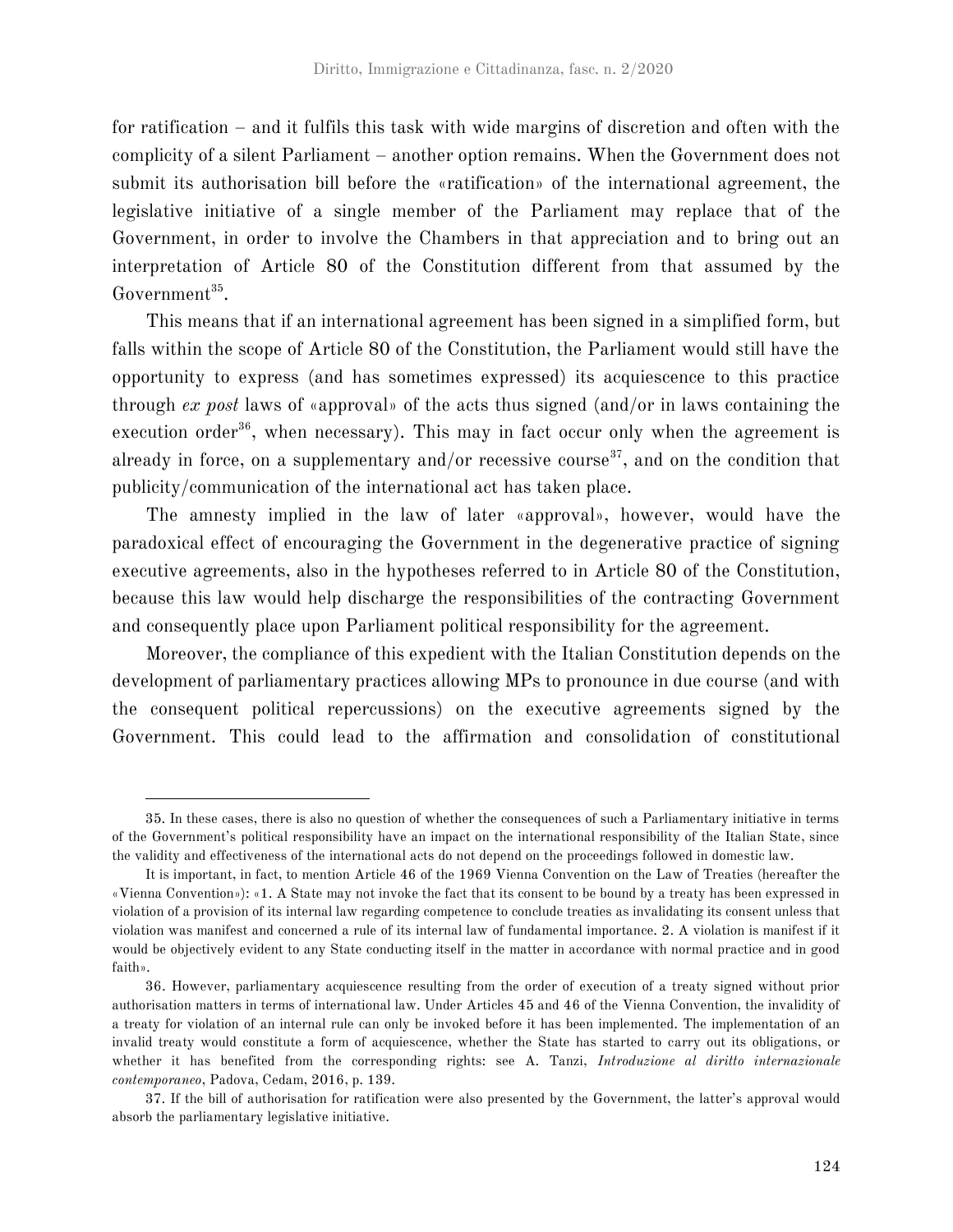conventions similar to the UK's *Ponsonby Rule*<sup>38</sup> and designed for executive agreements. It would involve outlining and complying with rules under which, before the «ratification», Parliament must be able to discuss (in a timely fashion, but in-depth) the most important international treaties or executive agreements for which the request for debate comes from the opposition. These rules would also postulate a "diligent" Parliament, as it is empowered to participate in the most important foreign policy decisions.

In this regard, it is also interesting to note one of the arguments through which the judge for preliminary investigations of the Court of Trapani acquitted two individuals who in July 2018 were rescued, along with sixty five others, by the tugboat *Vos Thalassa* in the Sicilian Channel<sup>39</sup>. After having been arrested upon disembarkation in Italy, they were accused for aiding illegal immigration and of having led a revolt against the crew, because they wanted to prevent their return to Libya.

But focusing on the nature and legal validity of the Libya MoU and on its (in)compatibility with the 1979 international Convention on maritime search and rescue (hereafter the «SAR Convention»), the judge concluded that: *i.* according to Article 53 of the Vienna Convention, since the Libya MoU was stipulated in 2017, when the principle of *non-refoulement* had already acquired the rank of *ius cogens*, it is devoid of validity; *ii.* the Libya MoU is incompatible with Article 10, paragraph 1, of the Italian Constitution, according to which «Italian law conforms to the generally recognised principles of international law», which now include the principle of *non-refoulement*; *iii.* although the

<sup>38.</sup> The so-called *Ponsonby Rule* refers to the UK practice, introduced by then Foreign Minister Arthur Ponsonby, to file all the treaties subject to ratification in Parliament for twenty-one days. This rule, observed by all British governments since 1929 and generally recognised as a constitutional convention, was then codified by the Constitutional Reform and Governance Act of 2010 (part II, paragraphs 20-25).

It stipulates that within 21 sessions of the one following the filing of the treaty, for which it is not expected to come into force at the time of signing, both Chambers can block its ratification with a resolution. Ratification is the deposit or delivery of an instrument for ratification, accession, approval or acceptance. The deposit of the treaty must, however, be accompanied by a memorandum explaining its provisions and the reasons why the Government is calling for ratification and all the other issues that the Minister considers appropriate.

If, after that period, the Chambers have not expressed themselves negatively, the Government can complete the stipulation according to the device of assenting silence. If, on the other hand, the House of Commons is against ratification, a Minister of the Crown must submit a statement before Parliament, stating why he/she believes that the treaty should still be ratified. As a result of this communication and from it, a new 21-day period of sitting opens, by which time the House of Commons can once again express its dissent. If the vote against ratification is cast by the House of Lords, the Government has only an obligation to justify the decision to proceed in any case with the ratification of the treaty.

Although these rules do not apply to treaties covered by section 5 of the 2008 European Union (Amendment) Act and Part 1 of the 2011 European Union Act, they are also quoted in *R (Miller) v. Secretary of State for Exiting the European Union* [2017] UKSC 5, [2017] 2 WLR 583.

On how the *Ponsonby Rule* has evolved over the years and the need for it to be followed by the proper response of MPs and some reforms of the parliamentary procedures see J. Barrett, *The United Kingdom and Parliamentary Scrutiny of Treaties: Recent Reforms*, in *International and Comparative Law Quarterly*, 2011, p. 225.

<sup>39.</sup> The judgment is available at: http://www.asgi.it/wpcontent/uploads/2019/06/2019\_tribunale\_trapani\_vos\_thalassa.pdf [last accessed 23 March 2020].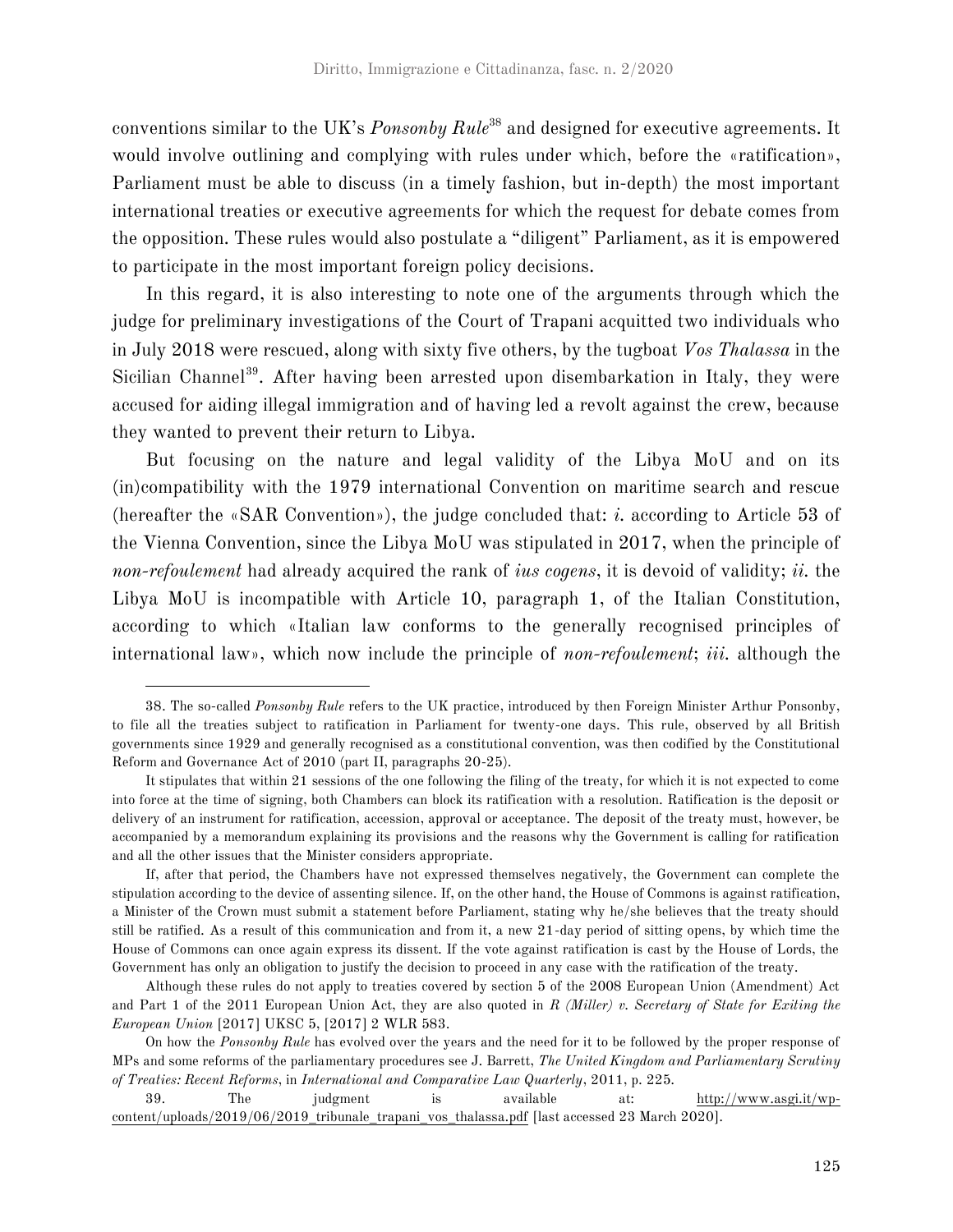Libya MoU can be considered an agreement for which Article 80 of the Constitution prescribes prior parliamentary authorisation for ratification, it was concluded in a simplified form, i.e. without the prior authorisation of the Italian Parliament. Therefore, it is a legally non-binding agreement, which has no legislative nature, and from whose obligations the Parties could always and freely escape<sup>40</sup>.

### 2.2. The 2017 Cooperation Agreement with Niger

A few months after the signing of the Libya MoU, on 26 September 2017 a cooperation agreement was also signed between Italy and the Republic of Niger (hereafter the «Niger Agreement»). Although it provided the legal basis for the participation of Italian military personnel in the bilateral support mission in Niger – along with UN Security Council Resolution No. 2359/2017 – at first the contents of the act were not known, since the text was published neither in *Gazzetta ufficiale* nor on the website of the Ministry of Foreign Affairs. In this regard, the first question arises as to how the Chambers were able to authorise the continuation of an international mission, the legal basis of which was an international agreement unknown to them, and that could not even be known $^{41}$ .

Albeit with some differences, this affair recalls what has already taken place for the Libya MoU<sup>42</sup> and the Memorandum of Understanding between the Department of Public Security of the Italian Ministry of the Interior and the National Police of the Sudanese Ministry of Interior (hereafter the «Sudan MoU»)<sup>43</sup>, both for the way in which the Niger Agreement operates and for the strategy behind agreements of this type. Indeed, not only do external border control and migration management refer to bilateral agreements with third countries signed in a simplified form, but these international acts are also removed from parliamentary scrutiny and the appropriate forms of publicity.

<sup>40.</sup> In this regard, it should also be pointed out that on 23 March 2017 the Tripoli Court suspended the Libya MoU, as it had been signed by a Government without the confidence of the Tobruk Parliament.

<sup>41.</sup> Similarly, the mission in support of the Libyan Coast Guard was authorised in the  $17<sup>th</sup>$  Legislature and has been renewed for 2019, having as a legal basis, among other things, the specific requests to Italy of the Presidential Council-Government of Libyan National Accord. Those requests were contained in President Al-Serraj's letters of 30 May and 23 July 2017, the contents of which were nevertheless kept secret.

<sup>42.</sup> Moreover, the text of the Niger Agreement consists of only six pages and is essentially a copying and pasting of agreements previously concluded by Italy. There are various inconsistencies to prove this, including the mention of «ship visits» as a form of cooperation between Italy and Niger, even if Niger is a country without access to the sea!

<sup>43.</sup> The Sudan MoU for the fight against crime, border management and migration flows, and repatriation, signed on 3 August 2016, has not been published by the Italian Government. The text of the agreement, on which three applications are now pending before the European Court of Human Rights (application no. 18911/17, *A.E. and T.B.* v *Italy*; application no. 18941/17, *A.D.* v *Italy*; application no. 18959/17, *O.A.* v *Italy*), is available at: http://www.asgi.it/wp-content/uploads/2016/10/accordo-polizia-Italia-Sudan\_rev.pdf [last accessed 23 March 2020].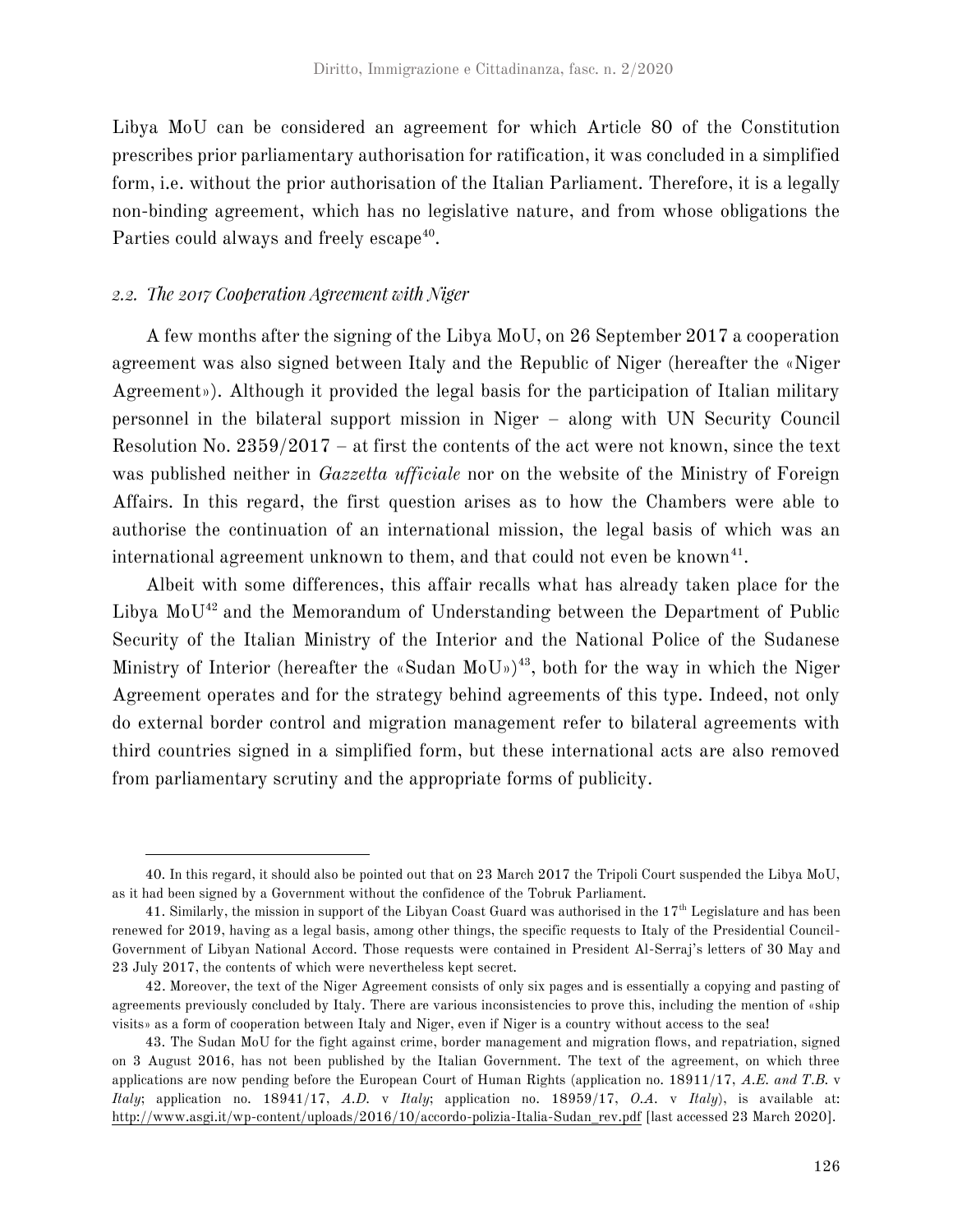Since there has been no publication of the Niger Agreement, *ASGI* (Association of Legal Studies on Immigration) and *CILD* (Italian Coalition for Freedoms and Civil Rights) filed an application for civic access to the Ministry of Foreign Affairs<sup>44</sup>, asking for a copy of both letters of 1 November 2017 and 15 January 2018 sent by the Nigerian Government to the Italian Government and of the aforementioned Niger Agreement. The Ministry of Foreign Affairs had initially denied civic access to the letters, in view of the concrete prejudice that showing of them could have caused «to the public interests underlying defence, military issues and international relations». With regard to the text of the Niger Agreement, the Ministry had instead justified the denial of access by arguing that it would be freely available, once it was published in *Gazzetta ufficiale* at the conclusion of the legislative process for authorising ratification.

As a result of this denial, the appeal to *Tar Lazio* (regional administrative Court of Lazio) stemmed from the dispute that failure to show an international agreement already in place between the Parties and two letters which – in the applicant's opinion – would also have given rise to legal obligations in international law, would have resulted in the compression of the right to access data and documents held by public administrations and for which current legislation requires publication. In fact, there is a comprehensive strategy of *de facto* secrecy of many agreements and related international commitments, which contradicts the most basic guarantees of the rule of law and that, in the confusing overlap between the (un)questionableness of the acts and the accessibility of the documents that contain them, overwhelms the democratic claims involved in the Government's exercise of foreign power.

It is in this framework that the *Tar Lazio*<sup>45</sup> ordered the Ministry of Foreign Affairs to present the text of the agreement within thirty days of notification, or (if earlier) from the communication of the judgement. The appeal was rejected for the part relating to civic access to letters from the Nigerian Government, it having been ruled out that they can in themselves integrate – even in the form of an exchange of notes – the notion of an international agreement subject to the legislative obligation to publish. It was instead accepted for the part relating to the applicant's right to access the text of the Niger Agreement, resulting in an order for the Ministry of Foreign Affairs to display it.

In this regard, after the *Tar Lazio* ruling, on 28 November 2018 the Italian Government at first deemed it could supersede the order to show the text of the Niger Agreement, by deliberating on the presentation of the bill of «ratification and execution» of

<sup>44.</sup> The application was filed under Articles 5 and following of Legislative Decree no. 33/2013, also known as FOIA (Freedom Of Information Act).

<sup>45.</sup> See Tar Lazio, sez. III-*ter*, judgment no. 11125 of 16 November 2018.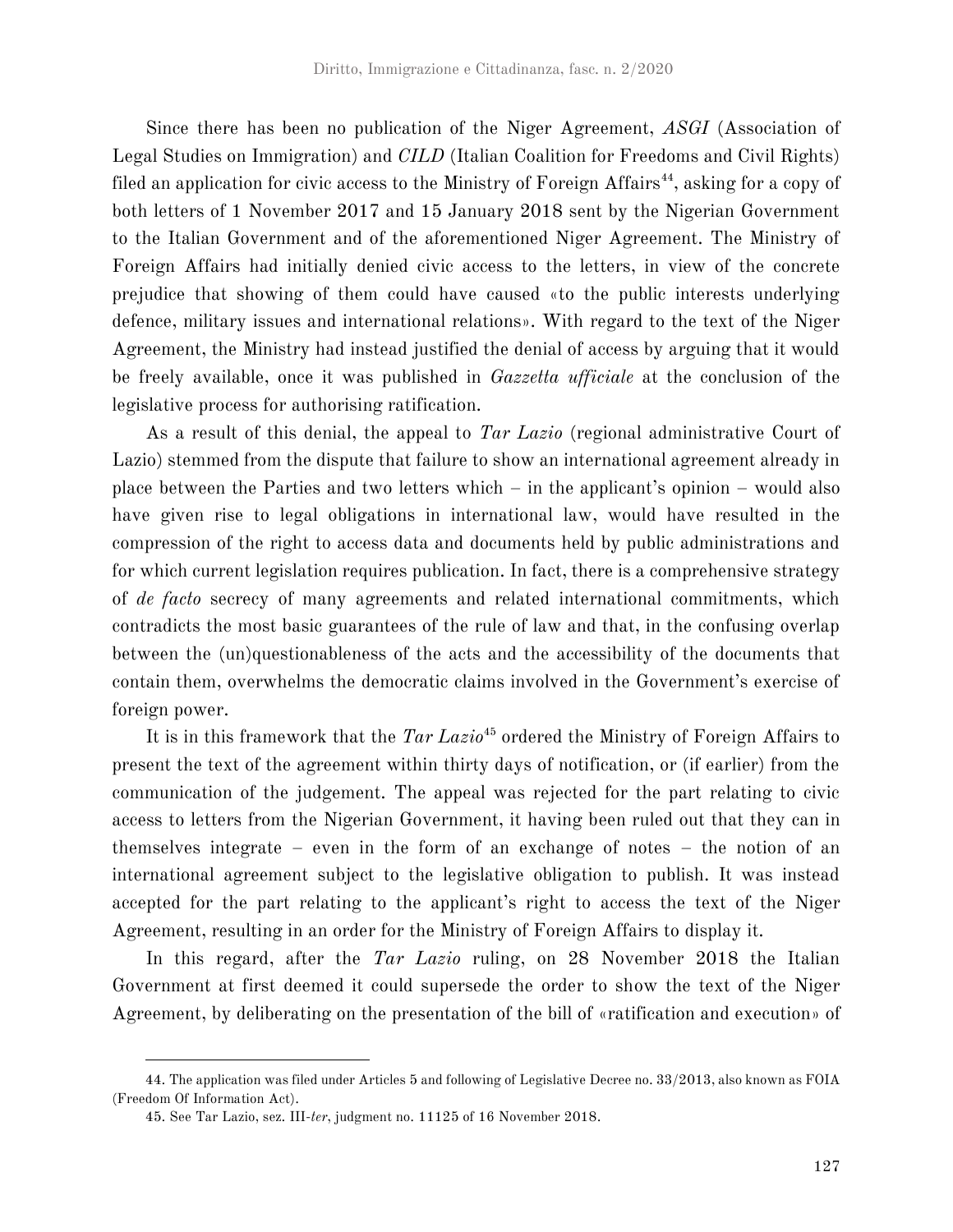that act<sup>46</sup>. But the agreement had already come into force between the Parties and on the basis of it – as previously mentioned – the Chambers had authorised the continued participation of Italian military personnel in the bilateral support mission in Niger.

The presentation of the bill of authorisation for ratification has been here a mere delaying act, by which the Government has procrastinated authorisation that could not be extended because it was later than the agreement's entry into force. The text of the agreement also clearly showed its political nature<sup>47</sup>, touching on the fields of military cooperation, security and defence policy, peacekeeping and humanitarian assistance operations, participation in military operations (Article 2). This means that, in accordance with the constitutional dictum, there should have been the involvement of Parliament, not in the form of an *ex post* approval law of the agreement, but in the form of prior authorisation for ratification. Otherwise, the parliamentary scrutiny would result in an empty formal involvement.

This case shows that the adoption of a law of «approval» after the agreement came into force – instead of a law prior to ratification – would confine Parliament to a role of formalistic rubber-stamping of the Government's foreign policy choices. In so doing, however, not only would the Parliament be confronted with a *fait accompli*, which would place it in the political-institutional condition of no longer being able to withhold approval of the executive agreement, but it would be politically responsible for that agreement, with the consequent perverse effect of incentivising the degenerative practice of signing executive agreements even in the cases referred to in Article 80 of the Constitution, and of calling Parliament into question only when the agreement is already in force<sup>48</sup>. Therefore, what should be an instrument of political control of Parliament over the work of the Government would paradoxically turn into a weapon of Government blackmail against Parliament.

After all, the reduction of the Chambers to being a Parliament merely «ratifying» the international commitments made in other venues – instead of being the "diligent" and properly informed Parliament on foreign policy issues – responds fully to Italy's decadesold trend towards the divestment of parliamentary prerogatives, the demonisation of parliamentary debate, and more generally the dismantling of representative democracy.

<sup>46.</sup> This is Bill no. 1468, finally passed by Parliament last July 11 (Law no. 80/2019).

<sup>47.</sup> The political nature of the Niger Agreement has been, moreover, proved by the accompanying report to Bill no. 1468, which on the one hand has stated that the agreement is intended, among other things, to «improve mutual understanding of security issues (fighting irregular immigration, terrorism and illegal trafficking)», while on the other hand also recognising that the parliamentary legislative intervention is necessary to implement the agreement under Article 80 of the Constitution, since it «constitutes a specific political commitment made by the Italian Government with the Nigerian Government».

<sup>48.</sup> See especially A. Cassese, *Art. 80*, supra note 27, p.150.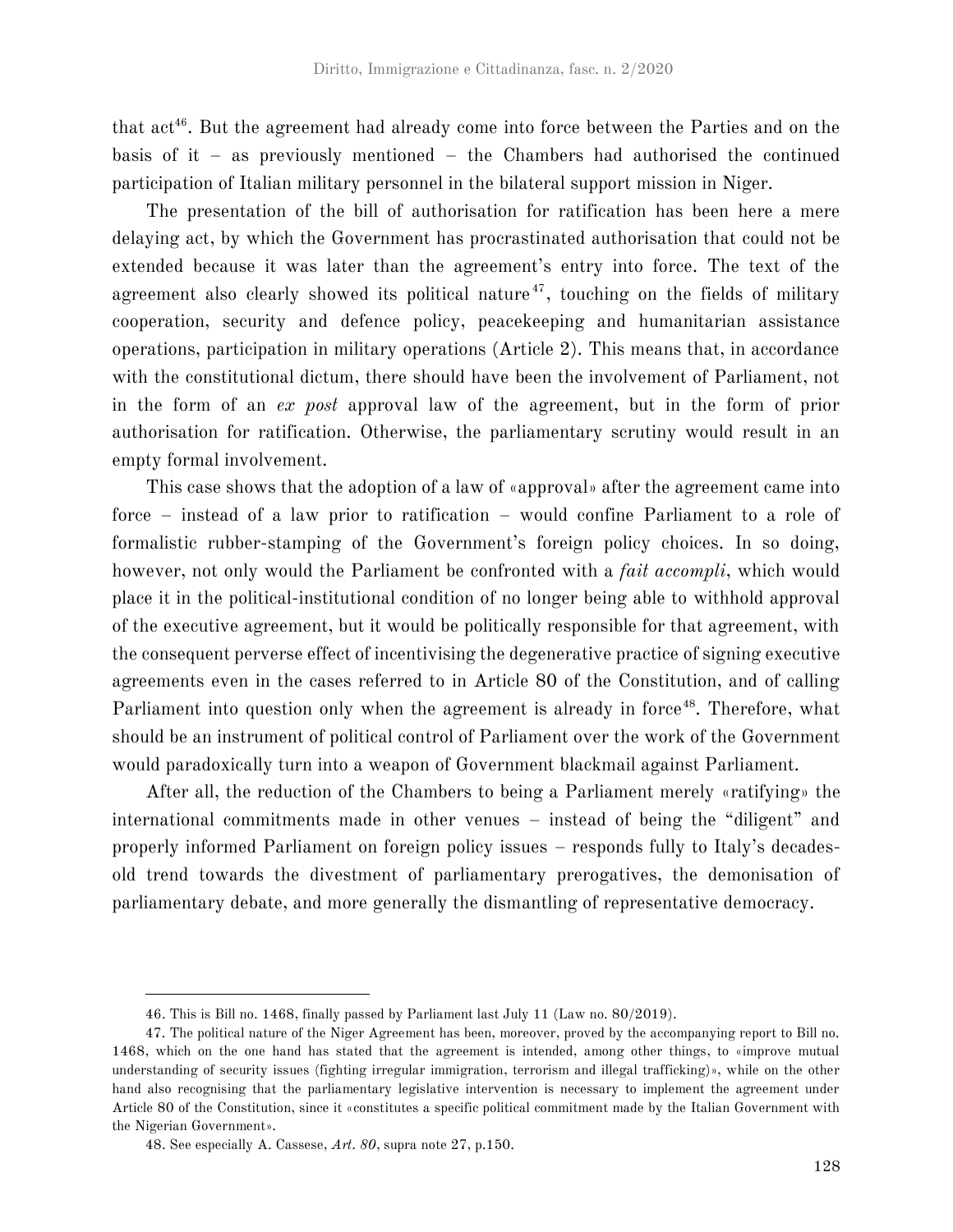## 3. The 2016 Statement between the EU and Turkey: on the way to deformalising border management and migration control

The EU has also embarked on the path of deformalised external action, with the aim of being a driving force in the externalisation of migration and asylum policies and to set the pace in the juxtaposition between cooperation with third countries and the need to contain migration flows. Consider the Joint Statement between the European Union and Turkey on 18 March 2016 (hereafter the «Statement»), following a meeting aimed at deepening relations between the two sides and addressing the so-called refugee crisis of 2015. The Statement marked significant step in the evolution of the EU's approach to migration through its external action, and this emerges both in terms of the content and purpose of the act, as well as in the form and manner in which this anomalous agreement was concluded.

With regard to the content and purpose of the Statement, it is first of all the language used in it that is striking, because no distinction is drawn between migrants, refugees and asylum seekers, as the levelling expression of irregular migration is preferred. As a temporary and extraordinary measure, the Statement stipulated that all new irregular migrants having crossed from Turkey into the Greek islands starting 20 March 2016 would be returned to Turkey, if not having applied for asylum, or whose application had been found unfounded or inadmissible in accordance with Directive 2013/32/EU. For Syrian migrants only (and, therefore, in discriminatory terms compared with those of other nationalities) the so-called «1:1 programme» was established<sup>49</sup>. Finally, there was Turkey's commitment to take any necessary measures to prevent new sea or land routes for illegal migration from Turkey to the EU, and to cooperate with neighbouring States as well as the EU to this effect.

One year later, the EU Commission was fully satisfied with the effectiveness of the Statement<sup>50</sup>, having seen a 97% reduction in irregular landings and having subsequently found in it a sign of a turning point in the EU's approach to migration.

Nonetheless, beyond the formalistic reminder of the principle of *non-refoulement*, many doubts have been raised both as to the actual ability of the migrants involved to apply for international protection, and with respect to the guarantees of their fundamental rights<sup>51</sup>.

<sup>49.</sup> This is the mechanism by which, for every (irregular) Syrian being returned to Turkey from the Greek islands, another Syrian (refugee) is to be resettled from Turkey to the EU, taking the UN Vulnerability Criteria into account.

<sup>50.</sup> See Commission Communication, *First Report on the progress made in the implementation of the EU-Turkey Statement*, COM(2016)231 final, 20 April 2016, available at: http://ec.europa.eu/homeaffairs/sites/homeaffairs/files/what-we-do/policies/european-agenda-migration/proposal-implementation-

package/docs/20160420/report\_implementation\_eu-turkey\_agreement\_nr\_01\_en.pdf [last accessed 23 March 2020].

<sup>51.</sup> See O. Ulusoy, H. Battjes, *Situation of Readmitted Migrants and Refugees from Greece to Turkey under the EU-Turkey Statement*, 29 November 2017, VU Migration Law Series 15, available at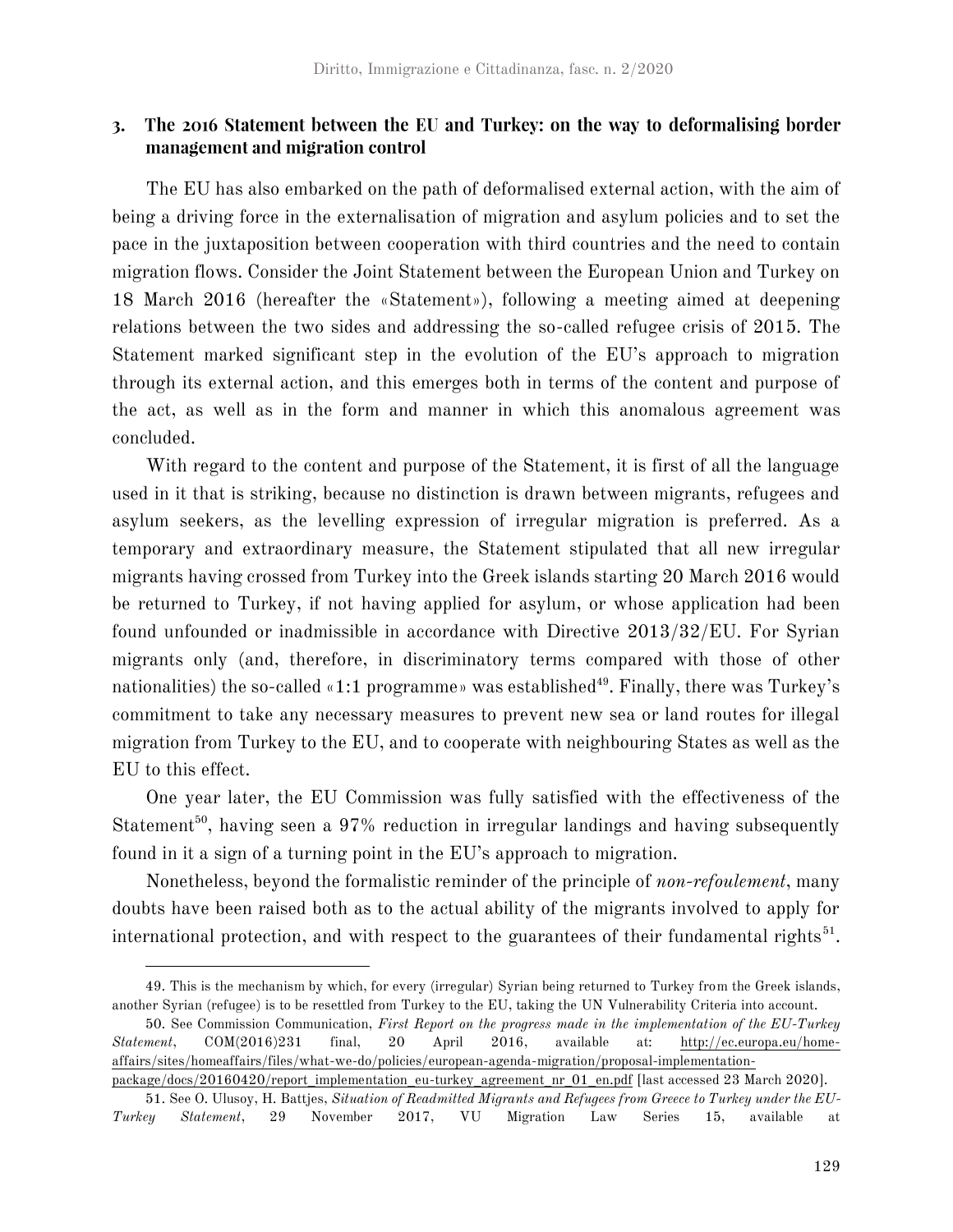Turkey, in fact, signed the Geneva Convention, but it has a geographical reserve, under which it does not recognise refugee status to asylum seekers from countries that are not members of the Council of Europe<sup>52</sup>. What is more, this type of agreement puts the EU in a position of great vulnerability and blackmail in the face of the Government of a third  $\text{country}^{53}$ .

More generally, the Statement responds to a calculated strategy of the EU, which in the field of migration policies and control of external borders translates into an «experimentalist but not accountable»<sup>54</sup> governance, because it is tailored to *ad hoc* solutions and informal instruments which escape debate and parliamentary voting<sup>55</sup>. It also points to a more general escape from the democratic forms of political accountability, through informal agreements designed solely not to be subject to the oversight of representative bodies.

Moreover, the Statement lays itself open for multiple criticisms from the point of view of the instrument used and the form in which it is covered. Considerable concerns relate to its implications in terms of the relationship between EU law and international law, as it has been published on the European Council's and the Council of the EU's common website in the form of a (mere) press release<sup>56</sup>. This has raised many questions about whether this act could be described as an international agreement signed by the EU, since Article 218 TFEU prescribes a different and much more detailed procedure for the conclusion of agreements between the EU and third countries or international organisations.

http://rechten.vu.nl/en/Images/UlusoyBattjes\_Migration\_Law\_Series\_No\_15\_tcm248-861076.pdf [last accessed 23 March 2020]; S. Peers, *The final EU/Turkey refugee deal: a legal assessment*, 18 March 2016, available at: eulawanalysis.blogspot.com [last accessed 23 March 2020].

<sup>52.</sup> See L. Haferlach, D. Kurban, *Lessons Learnt from the EU-Turkey Refugee Agreement in Guiding EU Migration Partnerships with Origin and Transit Countries*, in *Global Policy,* 2017, p. 88.

The Statement specifies that asylum seekers can apply to Turkey for international protection guaranteed by the Geneva Convention, thus assuming that Turkey is a «safe third country». Nevertheless, it is a highly questionable presumption: see J. Poon, *EU-Turkey Deal: Violation of, or Consistency with, International Law?*, in europeanpapers.eu, 1/2016, p. 1198; S. Peers, E. Roman, *The EU, Turkey and the Refugee Crisis: What could possibly go wrong?*, 05/02/2016, available at: eulawanalysis.blogspot.com [last accessed 23 March 2020].

<sup>53.</sup> See S. Carrera, L. den Hertog, M. Stefan, *It wasn't me! The Luxembourg Court Orders on the EU-Turkey Refugee Deal*, in ceps.eu, April 2017, p. 12.

This blackmailing effect has been evidenced by the fact that on several occasions President Recep Tayyip Erdogan has first threatened to suspend the Statement and then not to fulfil the Turkish commitments.

<sup>54.</sup> J. Pollak, P. Slominski, *Experimentalist but not Accountable Governance? The Role of Frontex in Managing the EU's External Borders*, in *West European Politics*, 2009, p. 904.

<sup>55.</sup> See S. Carrera, et al., *The external dimensions of EU migration and asylum policies in times of crisis*, in S. Carrera et al. (eds.), *Constitutionalising the External Dimensions of EU Migration Policies in Times of Crisis. Legality, Rule of Law and Fundamental Rights Reconsidered*, Cheltenham, Edward Elgar, 2019, p. 11; S. Carrera, R. Cortinovis, *Search and rescue, disembarkation and relocation arrangements in the Mediterranean. Sailing Away from Responsibility?*, in ceps.eu, June 2019.

<sup>56.</sup> See https://www.consilium.europa.eu/en/press/press-releases/2016/03/18/eu-turkey-statement [last accessed23 March 2020].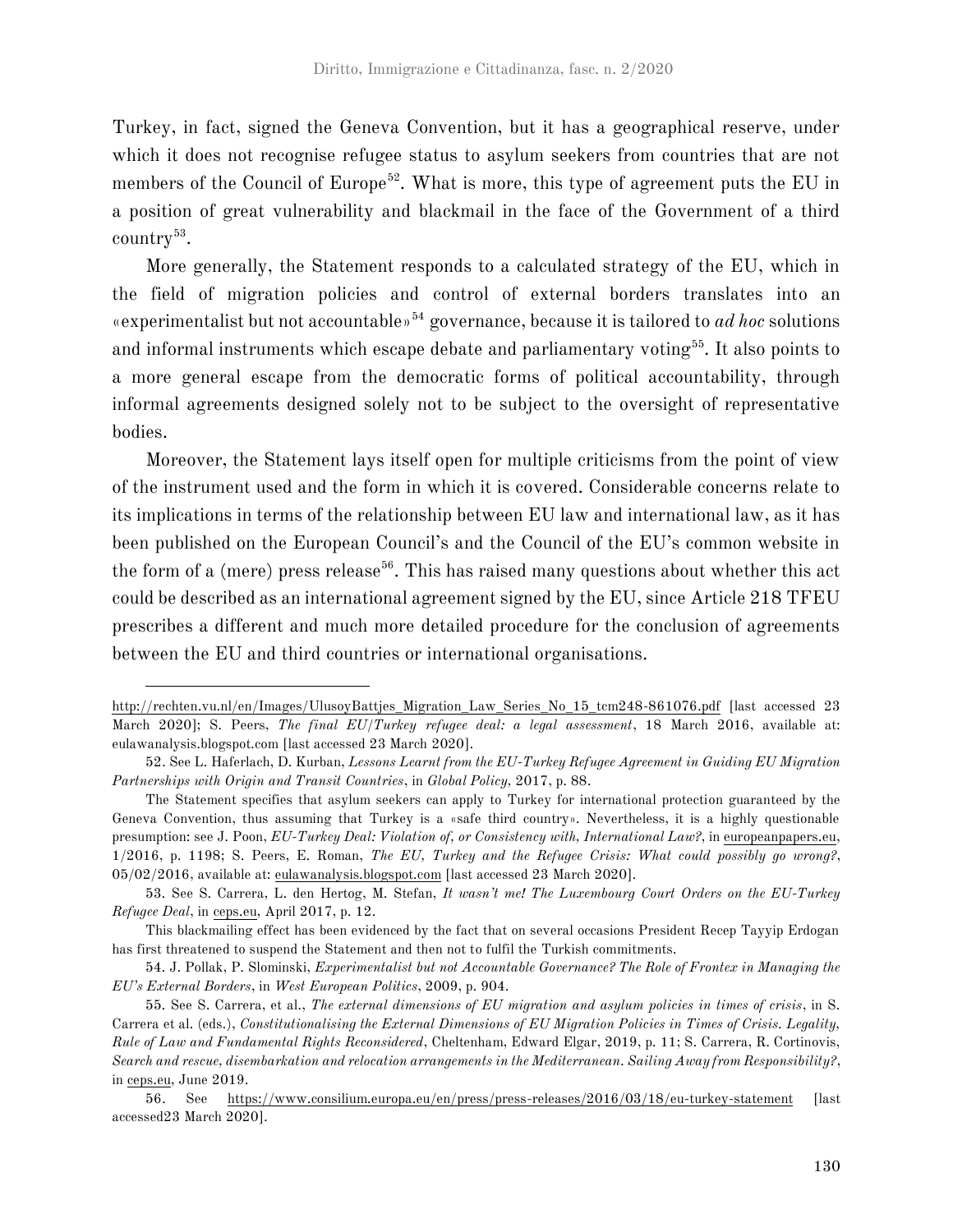Although the Statement presents itself as a non-binding  $act^{57}$ , it appears to be an international agreement, with the consequences arising from avoidance of the procedure referred to in Article 218 TFUE and, in particular, from the European Parliament's lack of involvement. Nonetheless, the European Parliament<sup>58</sup>, the EU General Court and, lastly, the EU Court of Justice have been of a different opinion, following the annulment appeals filed by two Pakistani nationals and an Afghan national. According to the applicants, the Statement is an international agreement concluded by the European Council with Turkey; therefore, it would be an illegitimate act, because it contravenes the TFUE's provisions relating to the conclusion of international agreements<sup>59</sup>. But the EU General Court has accepted the pleas raised by the European Council, stating that it is incompetent to hear of appeals and rejecting the complaints on the basis of Article 263, paragraph 1,  $\text{TFUE}^{\text{60}}$ .

Focusing on the "paternity" of the contested act, the EU General Court has came to conclusions that allowed the more problematic issues relating to the possibility for the EU to conclude informal agreements, and the legal constraints that would result from them, to be overlooked. Indeed, according to the judges, on the basis of the (controversial) elements provided by the European Council, «*independently of whether it constitutes*, as maintained by the European Council, the Council and the Commission, a political statement or, on the contrary, as the applicant submits, a measure capable of producing binding legal effects, the EU-Turkey Statement, as published by means of Press Release No 144/16, cannot be regarded as a measure adopted by the European Council, or, moreover, by any other institution, body, office or agency of the European Union, or as revealing the existence of such a measure that corresponds to the contested measure». In addition, «*even supposing* 

<sup>57.</sup> See M. Gatti, *La Dichiarazione UE-Turchia sulla migrazione: un trattato concluso in violazione delle prerogative del Parlamento?*, 11 April 2016, available at: rivista.eurojus.it [last accessed 23 March 2020], who criticises the opinion that such an act would merely repeat existing obligations under other instruments, since it contains entirely original obligations, such as the so-called 1:1 programme, which is not covered by previous existing readmission agreements. See also C. Favilli, *La cooperazione UE-Turchia per contenere il flusso dei migranti e richiedenti asilo: obiettivo riuscito*, in *Dir. um. e dir. inter.*, 2016, p. 420.

<sup>58.</sup> See the opinion of the European Parliament's Legal Service, presented orally at the meeting of 9 May 2016 of the Commission on Civil Liberties, Justice and Home Affairs (Legal Aspects of the EU-Turkey Declaration of 18 March 2016 LIBE/8/06399).

<sup>59.</sup> The applicants had travelled from Turkey to Greece, where they applied for asylum, saying they risked persecution if they were deported to their countries of origin. This would have happened if their applications were rejected because, under the EU-Turkey Statement, they could have been sent back first to Turkey and then, from there, repatriated to Pakistan and Afghanistan.

<sup>60.</sup> EU General Court, *NF, NG and NM* v *European Council*, orders of 28 February 2017, cases T-192/16, T-193/16, T-257/16.

The orders were appealed to the EU Court of Justice, to which the applicants asked to reverse these decisions, arguing that the EU General Court has made a mistake in declaring its incompetence. The EU Court of Justice, however, has declared the appeals manifestly inadmissible due to a lack of clarity and insufficient delimitation of the pleas: ECJ, *NF, NG and NM* v *European Council*, order of 12 September 2018, joined cases C-208/17 P, C-209/17 P, C-210/17 P.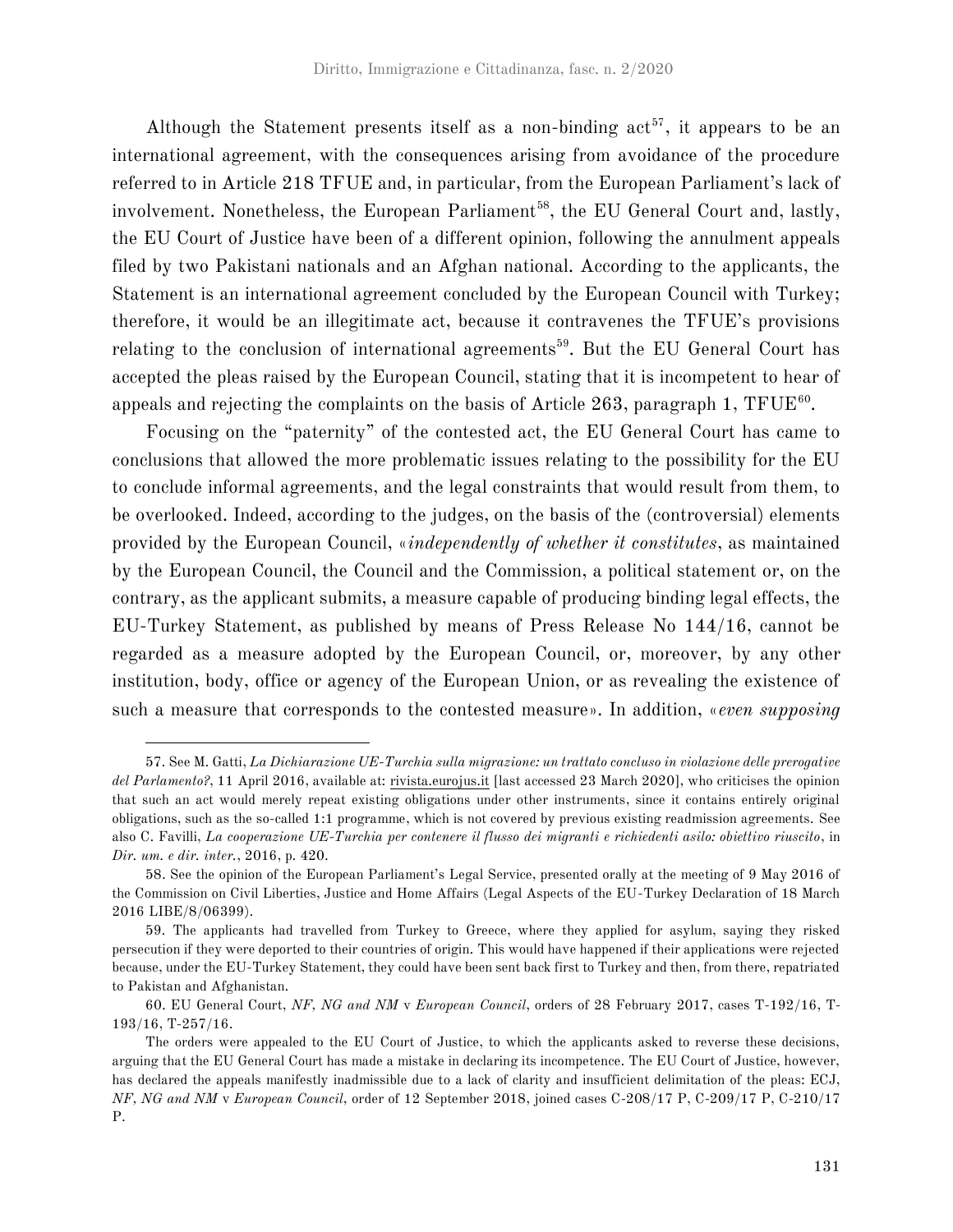*that an international agreement could have been informally concluded* during the meeting of 18 March 2016 […], that agreement would have been an agreement concluded by the Heads of State or Government of the member states of the European Union and the Turkish Prime Minister»<sup>61</sup>.

The General Court has thus concluded that, since the evidence provided by the European Council would show that it was not the EU, but its member states as subjects of international law that had conducted negotiations with Turkey in this area, the Statement is not an act of a EU institution, the lawfulness of which it could be able to rule on.

In the end, with those orders the EU General Court has carried out both an act of extreme laxity, which ended up sacrificing institutional balance in favour of effectiveness of EU external action<sup>62</sup>, and a real act of *denialism*, in order to respond to the needs of a shortterm realism. Faced with the dubious consistency of the Statement with international and EU law, «the General Court has bent the authority of the European judicial system to the demands of *realpolitik*. However, at the end of the analysis, and in light of the many logical, constitutional and political pitfalls entailed by its decision, the question lingers whether realism is the appropriate ingredient that a court of justice must include in its recipe, in particular when fundamental rights of individuals are potentially at stake. In more general terms, one may further wonder whether avoidance is the right technique to adopt *vis-à-vis* situations that touch upon the very essence of the EU and its constitutional identity.<sup>63</sup>. Furthermore, this judicial epilogue shows that coherent policies do not necessarily result in good policies in line with the rule of law and EU values, because the Statement «may be internally coherent in pursuing the objective of "closing" the Eastern Mediterranean Route, but it is arguably incoherent with some EU constitutional values  $64$ .

#### Conclusions: towards a rule of law that pretends to migrate elsewhere?  $4.$

In the usual role-playing between the EU and member states, there are currently some (legal and political) obstacles to hold national and EU institutions accountable for «outsourcing agreements» with Libya and Turkey. This is demonstrated by the aforesaid judgment of the EU General Court, but also by order no. 163/2018 of the Italian Constitutional Court.

<sup>61.</sup> EU General Court, *NF, NG and NM* v *European Council*, at paras 71-72 (italics added).

<sup>62.</sup> See L.N. González Alonso, *Lost in Principles? Institutional balance and democracy in the ECJ case law on EU external action*, in J. Santos Vara, S.R. Sánchez-Tabernero (eds.), *The Democratisation of EU International Relations Through EU Law*, New York, Routledge, 2019, p. 27.

<sup>63.</sup> E. Cannizzaro, *Denialism as the Supreme Expression of Realism. A Quick Comment on* NF v. European Council, in europeanpapers.eu, 2/2017, p. 257.

<sup>64.</sup> L. den Hertog, *In Defence of Policy Incoherence - Illustrations from EU External Migration Policy*, in S. Carrera et al. (eds.), *EU External Migration Policies in an Era of Global Mobilities. Intersecting Policy Universes*, Leiden, Brill, 2019, p. 378.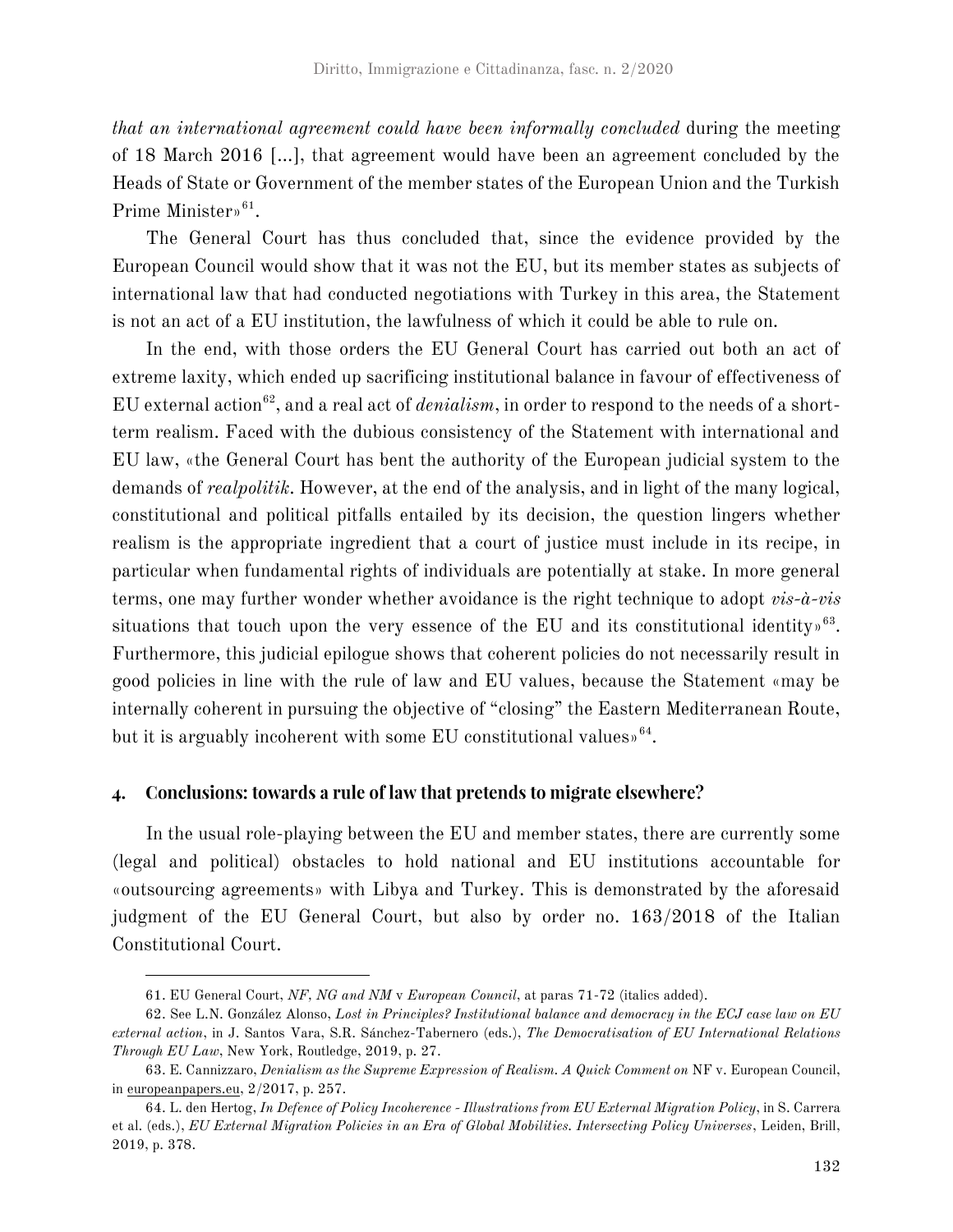The Italian Constitutional Court has indeed declared inadmissible appeals for conflict of competence between branches of state, which some deputies proposed against the Italian Government, in relation to the failure to submit the draft law authorising the ratification of the Libya MoU. The appeals have been lodged after parliamentary questions and requests for clarification have been not sufficiently answered by the Government and the Chamber of Deputies has not taken action to restore parliamentary prerogatives undermined by the Government's omission. Nonetheless, according to the Court, the constitutional competences deducted by the applicants – such as the power to debate, amend and vote on the bills authorizing the ratification of international treaties (articles 72 and 80 of the Constitution) – can be traced back to the prerogatives of which the parliamentary assembly is the only holder, and not its individual members. Therefore, it is only up to the assembly to assess whether possible violations of those competences can arise and decide if and how to remedy them.

But if Parliaments show that they are no longer "moral tribunes" in international relations<sup>65</sup> and the EU or national judicial path proves difficult to pass, for reasons that are not only procedural, what alternatives remain?

In the short term, the choice of EU and member states to rely on informal and/or deformalised agreements with third countries could undergo the review of the European Court of Human Rights (hereafter «ECtHR»). Even if the road to Strasbourg is not able to meet many constitutional crucial needs and its deterrence force could then resolve in the search for new externalisation strategies (as it has in fact happened after the well-known *Hirsi* judgment<sup>66</sup>), it can be a further demonstration of the legal shortcomings that the externalisation strategy suffers from.

Strasbourg is a path already attempted, in the first case with the appeal of a Syrian citizen, of Christian and Armenian origin, who, following the rejection of his application for asylum in Greece and the subsequent decision of the Greek authorities to send him back to Turkey (as a «safe third country»), appealed to the ECtHR and invoked Articles 3 and 13 of the European Convention of Human Rights (hereafter the «ECHR»)<sup>67</sup>. In particular, to the extent of interest here and as concerns the possible indirect fallout from the Statement, the applicant invoked Articles 3 and 13 ECHR because, in his opinion, if he were sent back to Turkey, he would run the risk of *refoulement* in Syria.

<sup>65.</sup> See N. Reslow, *Human rights, domestic politics, and informal agreements: parliamentary challenges to international cooperation on migration management*, in *Australian Journal of International Affairs*, 2019, 547.

<sup>66.</sup> *Hirsi Jamaa and Others* v *Italy* (Grand Chamber), Application No 27765/09, Judgment of 23 February 2012. 67. *J.B.* c *Grèce*, requête n° 54796/16.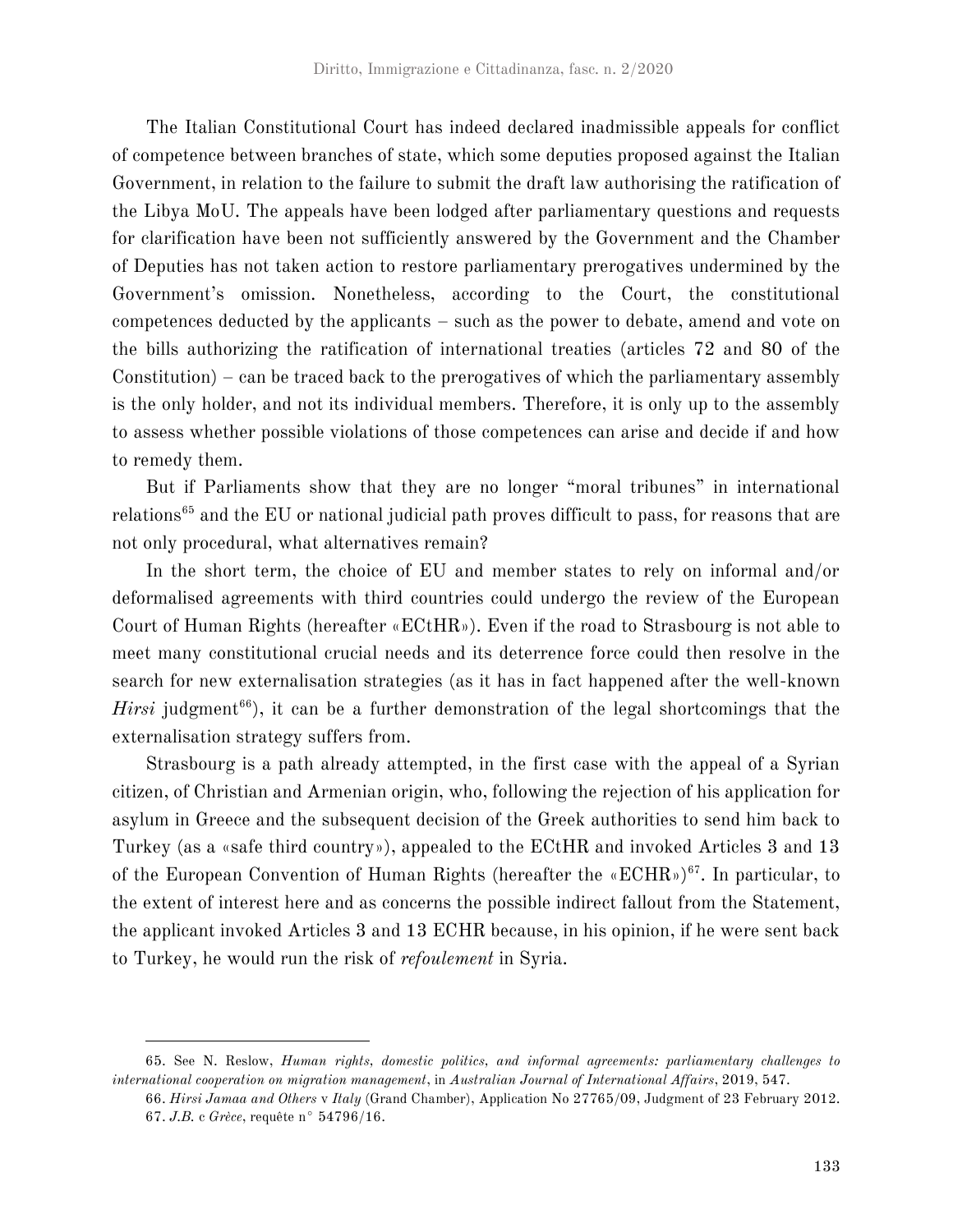For Italy, an important front could open up as a result of the application filed on 3 May 2018 by seventeen Nigerian citizens<sup>68</sup>, under the patronage of Global Legal Action Network (*GLAN*) and *ASGI*. The applicants directly call into question the Libya MoU and the operations of the Italian Coast Guard, in order to assert the Italian responsibility in the execution of the so-called *respingimenti per procura* (pushbacks by proxy) to Libya<sup>69</sup>, resulting in indirect support for the violent actions of the Libyan Coast Guard and the inhumane detention of migrants pushed back to Libya <sup>70</sup> . Italy's involvement in this application resulted from one of the incidents of migrant rescue operations in international waters<sup>71</sup>, in which the intervention of the Libyan Coast Guard was coordinated remotely by the Italian Maritime Rescue Coordination Centre (hereafter «IMRCC»). In the applicants' opinion, that episode is just one example of the «rescue at sea» practices that arose as a result of the agreements between Italy and Libya and that constitute a violation of Articles 2, 3, 4 and 13 ECHR and Article 4 of Protocol no. 4 of ECHR.

The Italian authorities are accused of implementing (with the declared support of the  $EU$ <sup>72</sup> strategies to apparently outsource rescue operations at sea, aimed at disguising serious violations of fundamental rights and circumventing multiple responsibility for international law. In this regard, the Libya MoU and its enforcement acts are a sign of the gradual transition from the paradigm of deterrence and the closure of migration routes to that of consensual containment of flows, through instances of «(externalised) contactless control»<sup>73</sup> and co-operative practices of «non-entrée»<sup>74</sup>. And this new paradigm not only

<sup>68.</sup> *S.S. et autres* c *Italie*, requête n° 21660/18.

<sup>69.</sup> In the case of Italy's responsibility for collective expulsion, consider also that the ECtHR accepted the appeals lodged by five Sudanese citizens, concerning the collective repatriation measures to Sudan: *W.A. and Others* v *Italy*, application no. 18787/17. The repatriations were carried out as a result of the Sudan MoU, which provided for procedures and few guarantees for the migrants involved.

<sup>70.</sup> As to the situation of the migrant detention camps in Libya see, lastly, United Nations Human Rights Office, *Abuse Behind Bars: Arbitrary and unlawful detention in Libya*, 2018, available at: http://www.ohchr.org [last accessed 23 March 2020].

<sup>71.</sup> The appeal stemmed from an episode on 6 November 2017, when the ship belonging to the NGO *Sea Watch* and a Libyan Coast Guard patrol vessel (the latter being part of the four units delivered to Libya by Italy) headed simultaneously to a boat with about one hundred and thirty migrants on board, which was in difficulty in international waters. During a conflicting rescue operation, while *Sea Watch* was able to rescue fifty-nine migrants, at least twenty migrants (including two minors) died, while another forty-seven were brought back to Libya. During their detention in Libya, many of them suffered physical violence, and some were sold to another kidnapper and subjected to torture in order to demand ransom from the families.

<sup>72.</sup> See the *Malta Declaration of the Members of the European Council on external aspects of migration: addressing the Central Mediterranean route*, available at: https://www.consilium.europa.eu/en/press/pressreleases/2017/02/03/malta-declaration/ [last accessed 23 March 2020].

<sup>73.</sup> V. Moreno-Lax, Hirsi Jamaa and Others v Italy *or the Strasbourg Court versus Extraterritorial Migration Control?*, in *Human Rights Law Review*, 2012, p. 574.

<sup>74.</sup> T. Gammeltoft-Hansen, J.C. Hathaway, *Non-Refoulement in a World of Cooperative Deterrence*, in *Columbia Journal of Transnational Law*, 2015, p. 248, but see also N. Markard, *The Right to Leave by Sea: Legal Limits on EU Migration Control by Third Countries*, in *European Journal of International Law*, 2016, p. 591.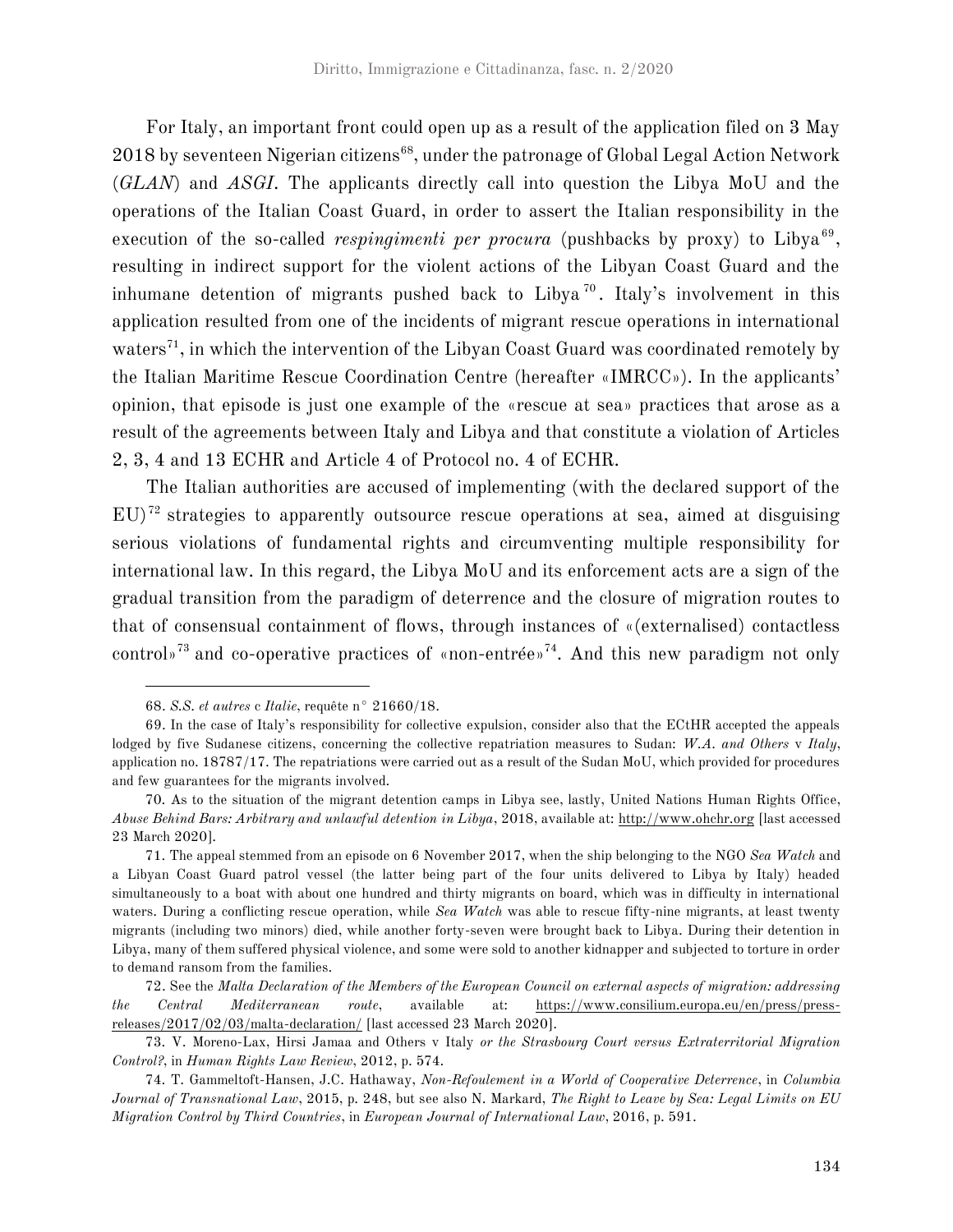consists of replacing the (otherwise prohibited) practices of pushbacks at sea with measures to subsidise and support the detention of migrants (pull-backs), in this case subcontracted to the Libyan Coast Guard and militia forces, but it also consists in eschewing parliamentary scrutiny and the rule of law.

The considerations made thus far show that the EU-Turkey Statement, the Libya MoU and the Niger Agreement are only three pieces of plans (European and Italian) to contain migration flows through the outsourcing of the control of EU external borders. The implementation of these plans relies on a multiplicity of executive agreements and *soft law* instruments<sup>75</sup> that, avoiding the constitutional rules of democratic scrutiny, on the external level are aimed at transferring to third countries the operations of rejection or preventive detention of migrants (and asylum seekers) and internally (as in the EU) are intended to circumvent democratic controls and parliamentary guarantees $^{76}$ .

However, relying on these instruments reveals a short-term strategy, because it feeds on the illusion of being able to stop or harness migration flows on the basis of rigidly predefined solutions, and neglects to consider how those agreements will not help to eliminate, but will only shift migratory routes. In fact, the apparent closure of one migration front inevitably leads to the opening (or the reinforcement) of another front, as a result of the evolution of broader geo-political *equilibria*<sup>77</sup>. Thus, while agreements are signed with third countries and the EU operations to reduce arrivals from Libya or Turkey are discussed, the flows of migrants in the area between the Sahara and the Sahel or in the Ténérè desert have never stopped.

The short-term nature of the actions taken so far at national and European levels is also demonstrated by the fact that, in the face of the structural deficiencies and the ineffectiveness of the Dublin III Regulation, the choice continues to fall on *ad hoc* measures, carved out on limited geographical areas or adopted on the wave of specific emergencies. This occurred, for example, with the hotspots system proposed by the EU Commission with the 2015 European Migration Agenda<sup>78</sup>, and the establishment of temporary relocation

<sup>75.</sup> See P. Garcìa Andrade, *EU External Competences in the Field of Migration: How to Act Externally When Thinking Internally*, in *Common Market Law Review*, 2018, p. 192.

<sup>76.</sup> As to the side-effects of the externalisation strategies in terms of undermining accountability and democratic legitimacy in regions bordering Europe see V. Moreno-Lax, M. Lemberg-Pedersen, *Border-induced displacement: The ethical and legal implications of distance-creation through externalization*, in *Questions of International Law*, 2019, p. 32.

<sup>77.</sup> See T. Gammeltoft-Hansen, N.F. Tan, *The End of the Deterrence Paradigm? Future Directions for Global Refugee Policy*, in *Journal on Migration and Human Security*, 2017, p. 43.

<sup>78.</sup> COM(2015) 240 13 May 2015.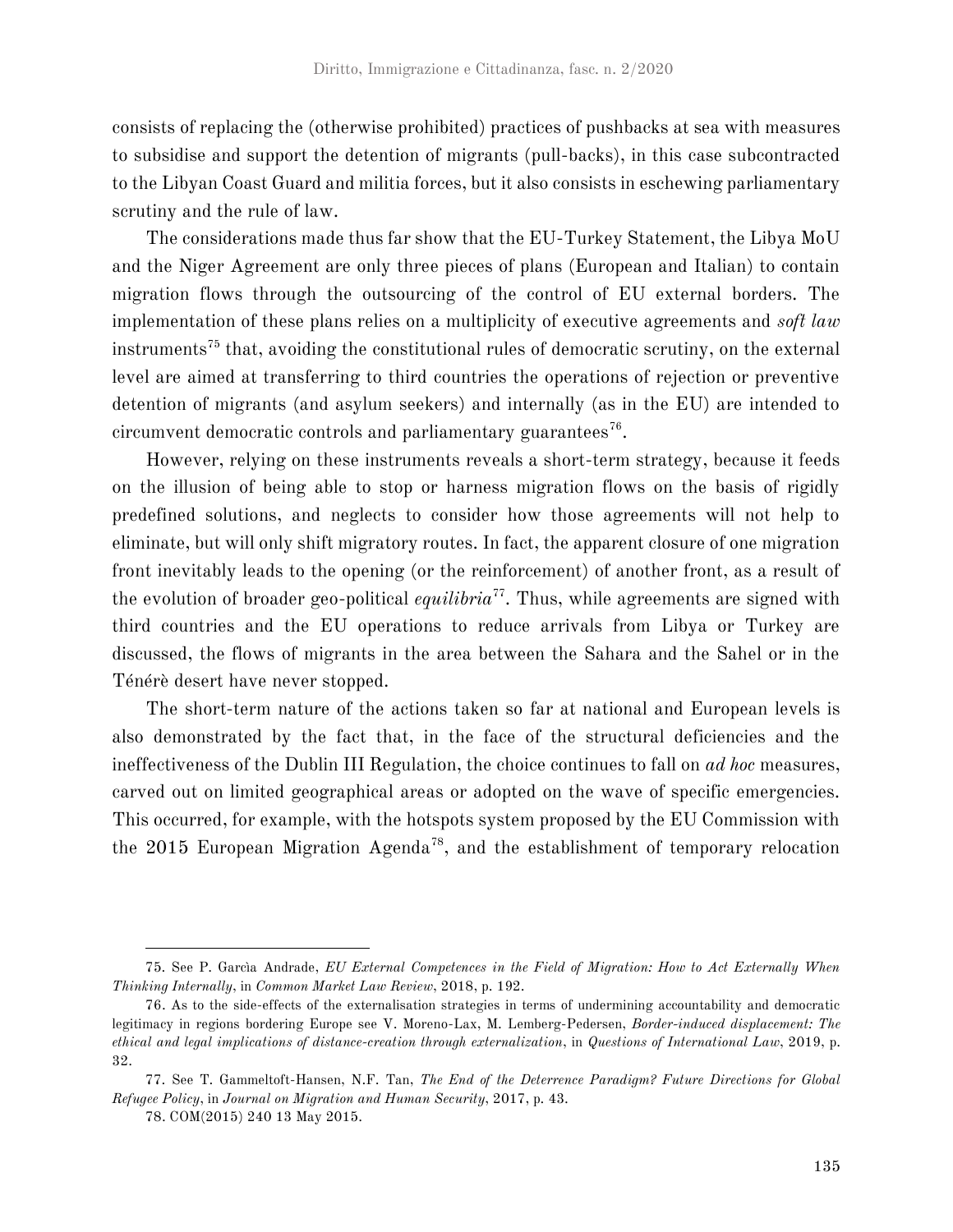measures in the field of international protection, formally for the benefit of Italy and Greece<sup>79</sup>.

These measures and the informal or deformalised guise of which they are covered testify to the disavowal of the structural and kaleidoscopic character of migratory phenomena, their inescapable constitutional side effects and the absence of a more demanding strategy, based on the combination of short-term solutions, medium-term agreements and long-term reforms. In this sense, there is a lack of a careful mix of elements, in which cooperation with third countries should be only one of the pieces and should not disregard the constitutional requirements related to external action.

In fact, if we look to the long term, a profound rethinking of the Dublin system seems essential and it cannot be superseded through bilateral and deformalised agreements. Its reform should be based on the permanent and structural actuation (not only financially) of that principle of solidarity and fair sharing of responsibility between the member states that should govern EU policies in the fields of border controls, asylum and migration (Article 80  $TFUE)^{80}$ .

Although the EU Court of Justice has stated that this principle can result in concrete and legally binding obligations for the member states, which are therefore likely to be subject to judicial review<sup>81</sup>, the not merely emerging implementation of solidarity in this area postulates institutional and political choices, that have profound constitutional implications for the EU as well as for the member states. Indeed, the systemic challenge stemming from migration flows embodies one of the many constitutional conflicts afflicting the EU integration project.

The constitutional dimension of this challenge<sup>82</sup> cannot be neutralised or simplified through a purely intergovernmental approach, aimed only at calibrating the strength of opposing national interests and tailored to avoid the rule of law, but must be valued and

<sup>79.</sup> Council of the European Union, Council Decision (EU) 2015/1523 of 14 September 2015 establishing provisional measures in the area of international protection for the benefit of Italy and of Greece; Council Decision (EU) 2015/1601 of 22 September 2015 establishing provisional measures in the area of international protection for the benefit of Italy and Greece. See B. Nascimbene, *Refugees, the European Union and the "Dublin System". The Reasons for a Crisis*, in *europeanpapers.eu*, 1/2016, p. 106; E. Guild, C. Costello, V. Moreno-Lax, *Implementation of the 2015 Council Decisions establishing provisional measures in the area of international protection for the benefit of Italy and of Greece. Study for the LIBE committee*, 7 March 2017, available at: http://www.europarl.europa.eu/RegData/etudes/STUD/2017/583132/IPOL\_STU(2017)583132\_EN.pdf [last accessed 23 March 2020].

<sup>80.</sup> See V. Moreno-Lax, *Solidarity's reach: Meaning, dimensions and implications for EU (external) asylum policy*, in *Maastricht Journal of European and Comparative Law*, 2017, p. 740; S. Morano-Foadi, *Solidarity and Responsibility: Advancing Humanitarian Responses to EU Migratory Pressures*, in *European Journal of Migration and Law*, 2017, p. 223.

<sup>81.</sup> *Slovak Republic and Hungary* v *Council of the European Union*, (Grand Chamber) Joined Cases C-643/15 and C-647/15, Judgment of 6 September 2017.

<sup>82.</sup> See D. Thym, *The "Refugee Crisis" as a Challenge of Legal Design and Institutional Legitimacy*, in *Common Market Law Review*, 2016, p. 1573.